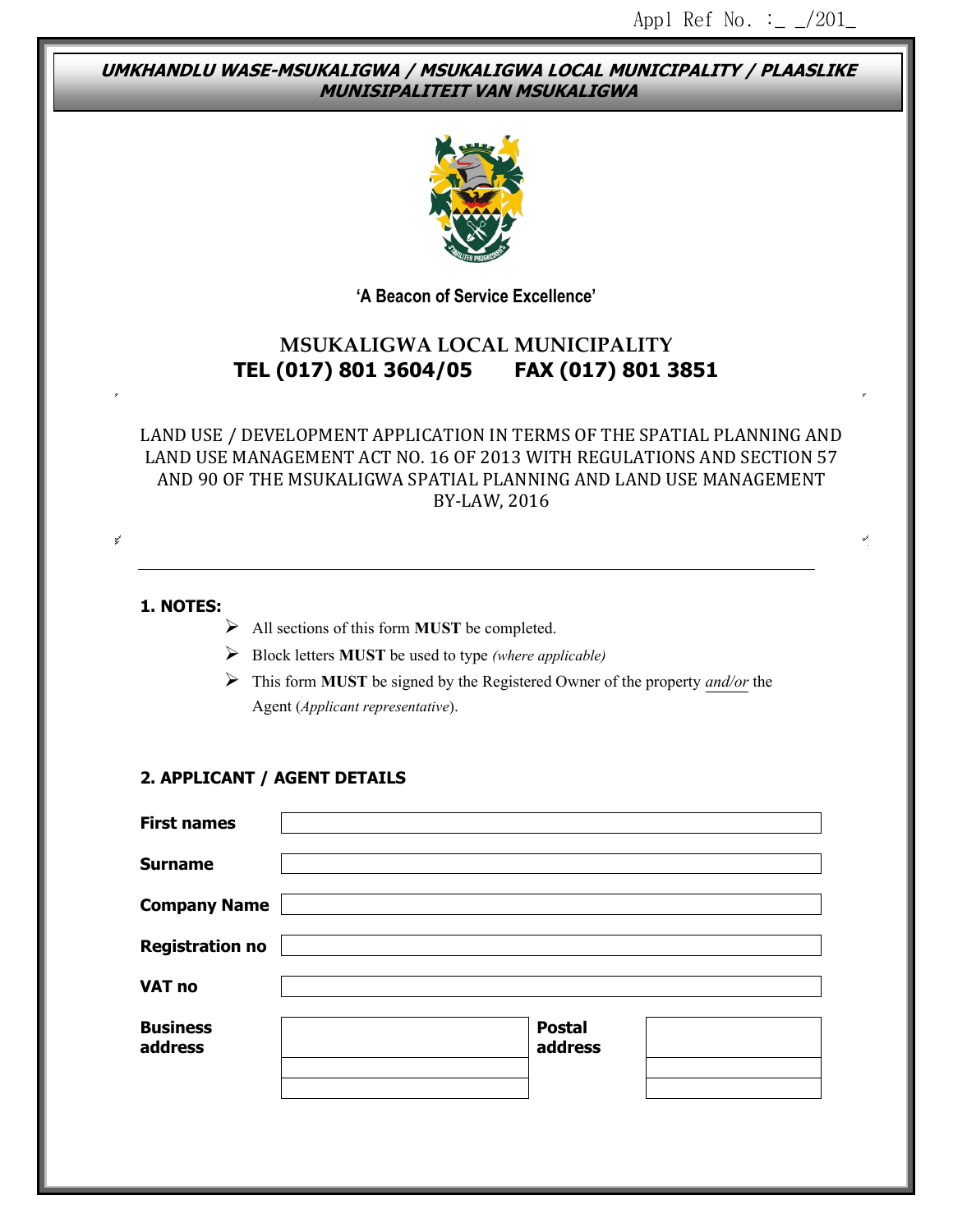| <b>Postal code</b>      | E-mail |  |
|-------------------------|--------|--|
|                         |        |  |
|                         |        |  |
| <b>Professional</b>     |        |  |
| <b>Registration No.</b> |        |  |

# **3. SUBJECT PROPERTY DETAILS**

| Erf / Erven /                                                                      |
|------------------------------------------------------------------------------------|
| Farm/Holding no                                                                    |
| <b>Street address</b>                                                              |
| <b>Suburb</b>                                                                      |
| Title deed no<br>T                                                                 |
| Age of existing buildings<br><b>Extent of</b><br>m <sup>2</sup><br><b>Property</b> |
| Any restrictive title deed<br>conditions?                                          |
| <b>NO</b><br><b>YES</b>                                                            |
| If Yes, please specify                                                             |
|                                                                                    |
| Is property encumbered by a<br>bond?                                               |
| <b>YES</b><br><b>NO</b>                                                            |
| If Yes, please specify                                                             |
|                                                                                    |
|                                                                                    |
|                                                                                    |
|                                                                                    |
| Page 2 of 25                                                                       |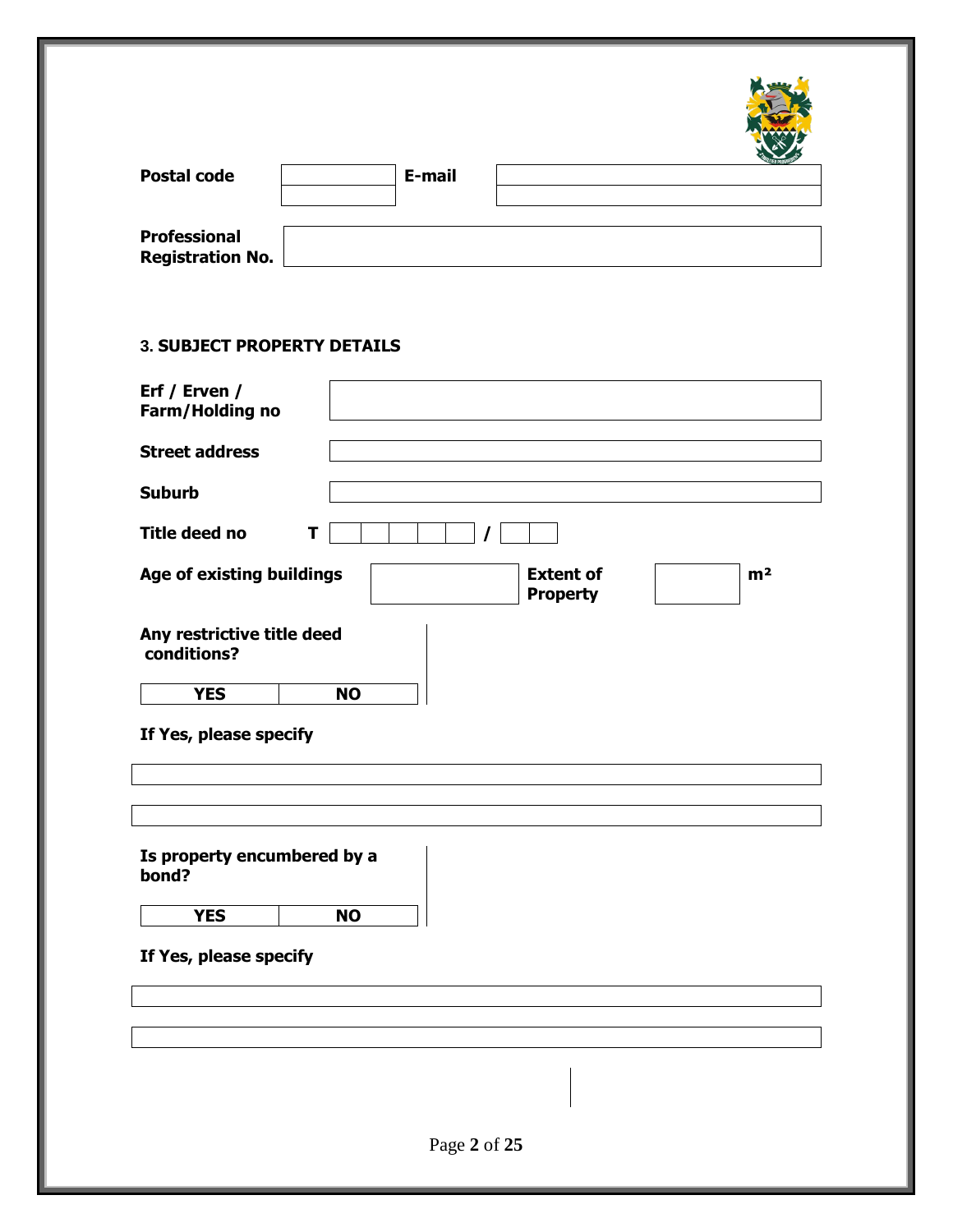

#### **Any unauthorized building work / structures on premises?**

**Nature and extent of existing improvements on property:**

#### **4. OWNER DETAILS**

| <b>Registered</b><br>owner |              |                          |  |
|----------------------------|--------------|--------------------------|--|
| <b>Company name</b>        |              |                          |  |
| <b>Registration no</b>     |              |                          |  |
| <b>Physical</b><br>address |              | <b>Postal</b><br>address |  |
|                            |              |                          |  |
|                            |              |                          |  |
| <b>VAT number</b>          |              |                          |  |
| <b>Postal code</b>         | E-mail       |                          |  |
|                            |              |                          |  |
| <b>Tel</b>                 |              | <b>Cell</b>              |  |
|                            |              | <b>Other</b>             |  |
|                            | Page 3 of 25 |                          |  |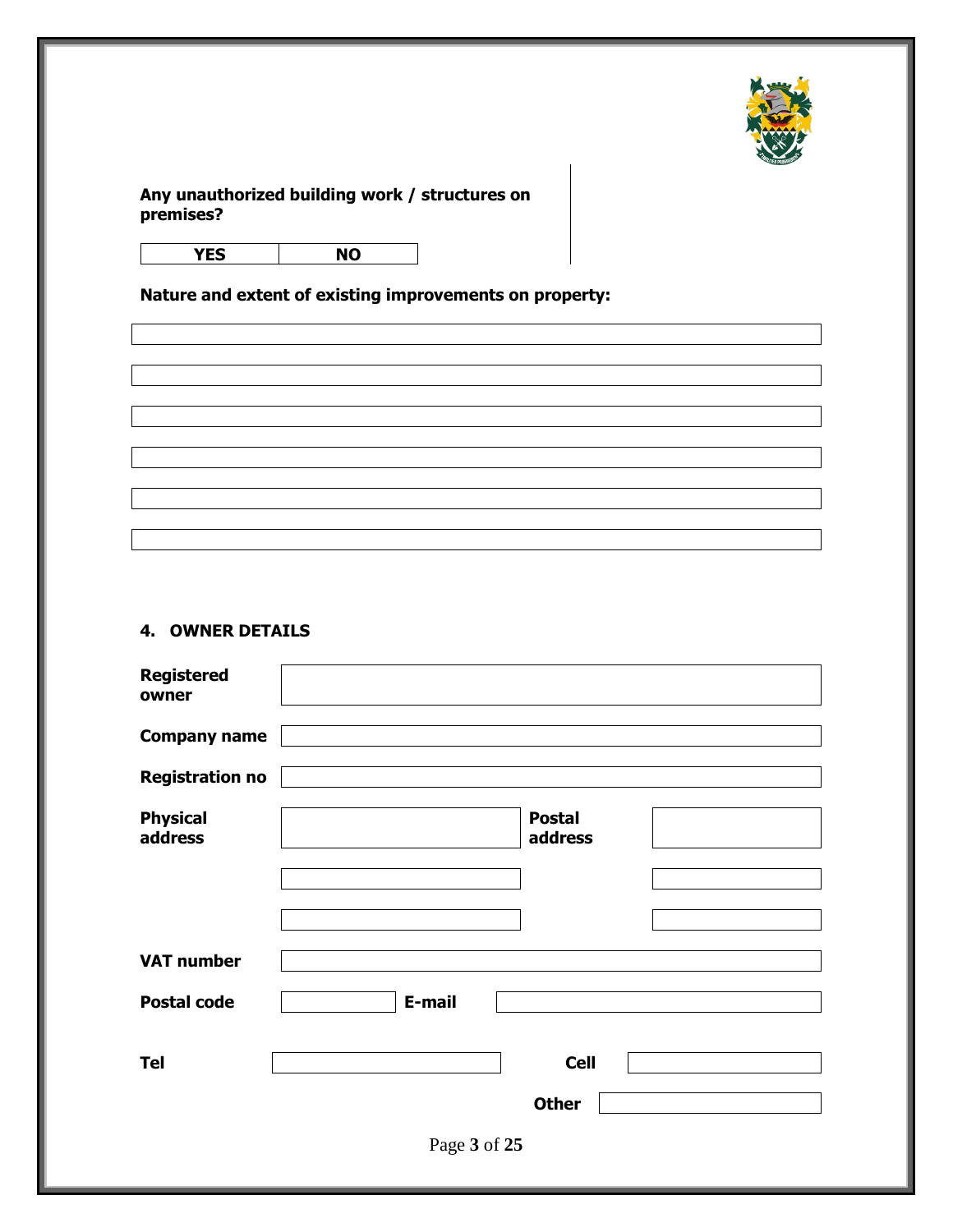

### **5. APPLICATION TYPE** (Please √ all the applicable blocks)

**Has there been any previous land use application?**

| $\sim$ |
|--------|
|--------|

**If Yes, reference/application description**

| A. Land use and development control/restrictions application                                        |  |
|-----------------------------------------------------------------------------------------------------|--|
| Application to review of land use and development controls/restrictions for previously approved     |  |
| development application                                                                             |  |
| B. Land use/development application                                                                 |  |
| Consent for consolidation of land within the scheme                                                 |  |
| Consent for subdivision of land within the Scheme                                                   |  |
| Consent or approval required in terms of a condition of title or a condition of establishment of a  |  |
| township or condition of a scheme                                                                   |  |
| Correction of zoning map                                                                            |  |
| Extension of approval to already granted development application                                    |  |
| Permanent closure of a public place                                                                 |  |
| Special Consent in terms of a scheme                                                                |  |
| Temporary closure of a public place                                                                 |  |
| The amendment of a scheme by the rezoning of land                                                   |  |
| The amendment or cancellation in whole or in part of an approved general plan of a township         |  |
| The consolidation of any land outside a scheme                                                      |  |
| The establishment of a township                                                                     |  |
| The extension of the scheme boundaries of a township                                                |  |
| The removal, amendment or suspension of a restrictive or obsolete condition, servitude or           |  |
| reservation registered against the title of the land                                                |  |
| The removal, amendment or suspension of a restrictive title condition relating to the density of    |  |
| residential development on a specific Erf where the residential density is regulated by a scheme in |  |
| operation                                                                                           |  |
| The subdivision of any land outside a scheme                                                        |  |

| <b>IS THIS A COMBINED APPLICATION (Application Seeking more than one planning</b> | <b>YES</b> | NO |
|-----------------------------------------------------------------------------------|------------|----|
| <i>authorization for development)</i>                                             |            |    |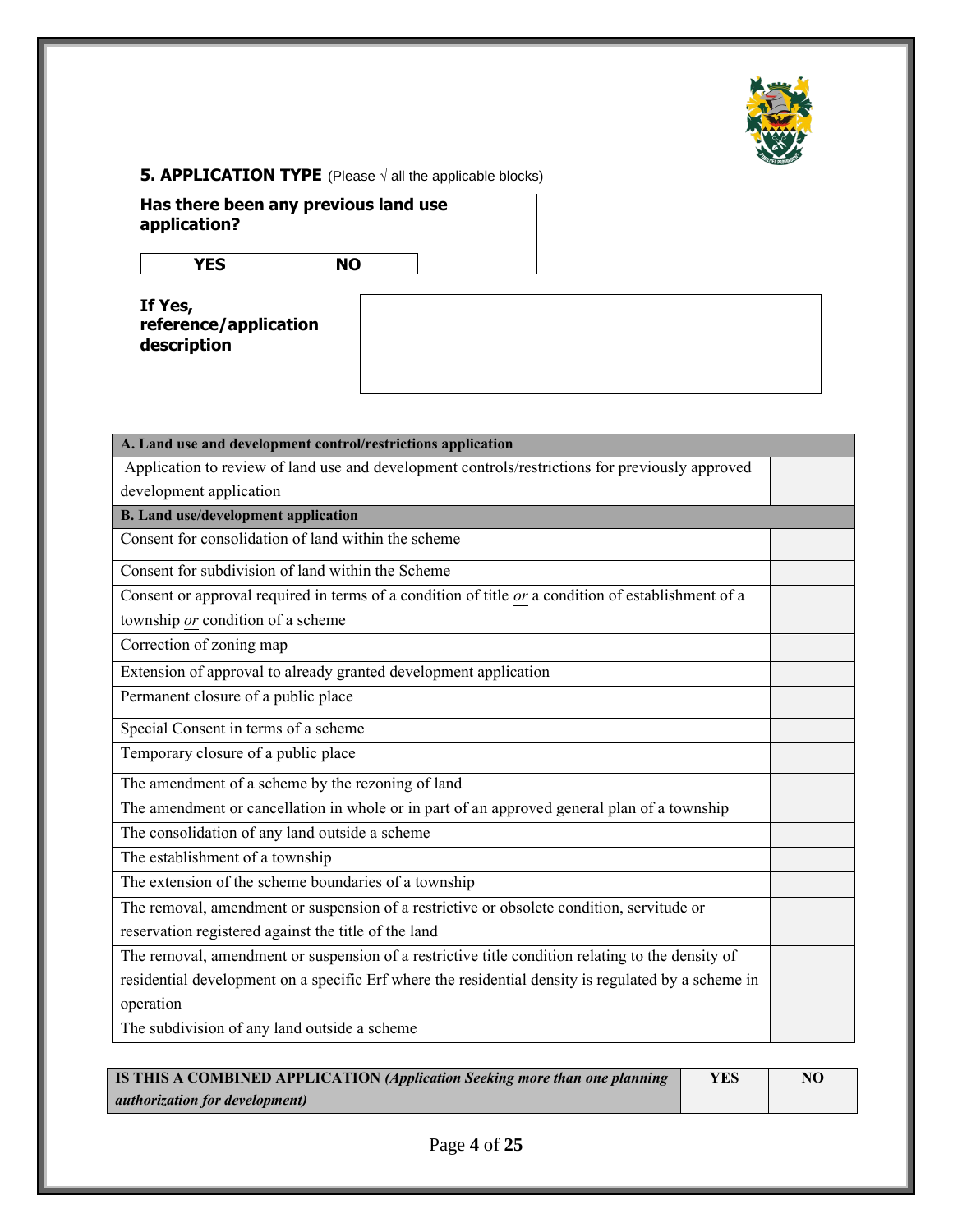

# **WILL THE DEVELOPMENT APPLICATION ADOPT A PHASED APPROACH VES**

**Full details in respect of nature / intent and purpose of application / description of proposed development:**

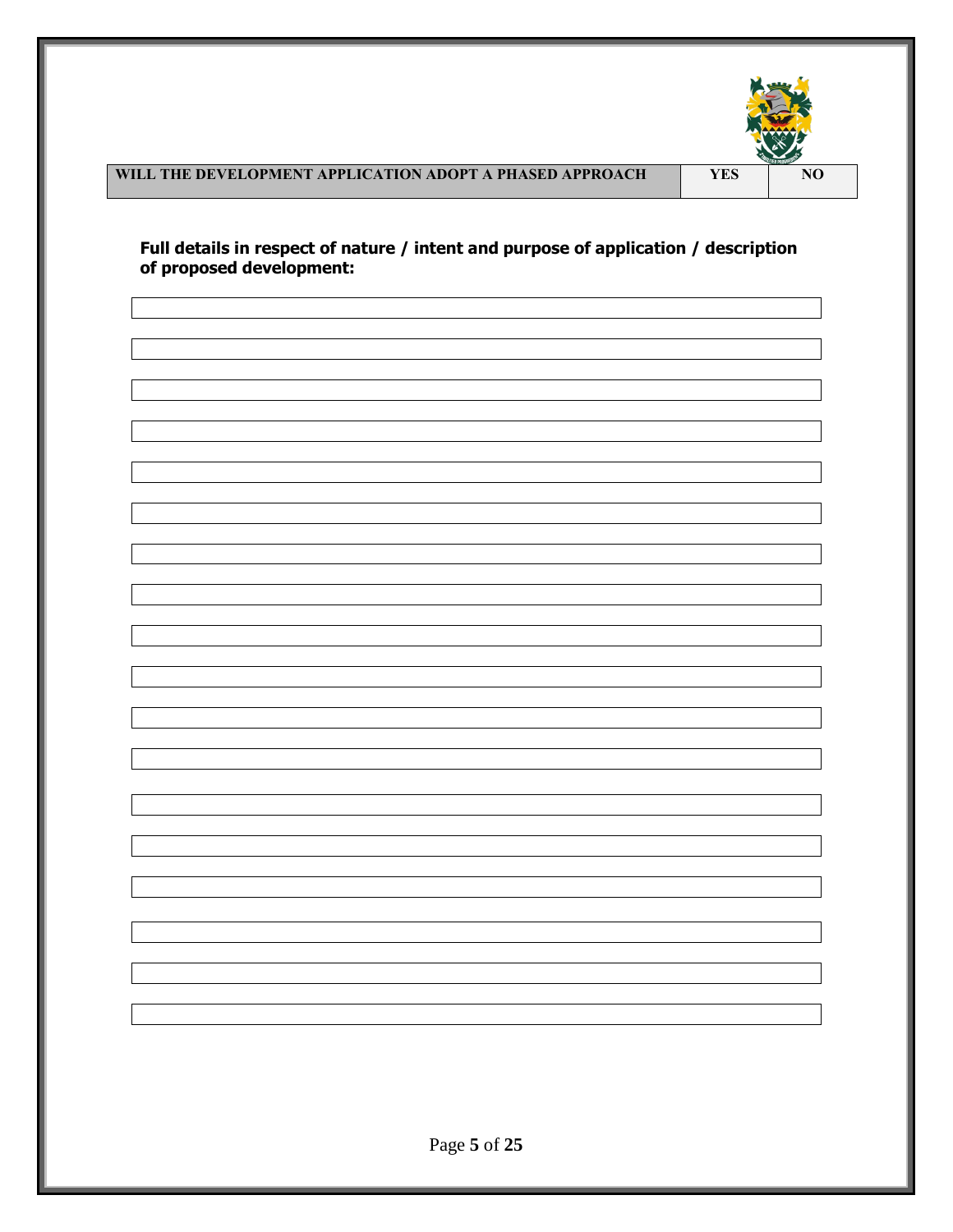

# **6. COMPULSORY DOCUMENTS (REFER TO ANNEXURE A)**

| <b>Application Type</b><br>Please $\sqrt{ }$ all the applicable blocks to indicate<br>that it is included in your submission<br>If the block is BLACK<br>it is not a requirement | Township Establishment | Township<br><b>IQ</b><br>ិ |          | <b>Special Consent</b> | Written Consent/Exemption | Subdivision/Consolidation | Title<br>Suspension/Amendment/Removal of<br>Deed, Land Use Scheme or Servitude | of Township boundaries |               | <b>Extension of Validity Period of Approval</b> |
|----------------------------------------------------------------------------------------------------------------------------------------------------------------------------------|------------------------|----------------------------|----------|------------------------|---------------------------|---------------------------|--------------------------------------------------------------------------------|------------------------|---------------|-------------------------------------------------|
| Information / documentation                                                                                                                                                      |                        | Division                   | Rezoning |                        |                           |                           | Restrictions                                                                   | Extension              | <b>Appeal</b> |                                                 |
| required                                                                                                                                                                         |                        |                            |          |                        |                           |                           |                                                                                |                        |               |                                                 |
| <b>Completed and signed application form</b>                                                                                                                                     |                        |                            |          |                        |                           |                           |                                                                                |                        |               |                                                 |
| <b>Receipt (Application fee)</b>                                                                                                                                                 |                        |                            |          |                        |                           |                           |                                                                                |                        |               |                                                 |
| <b>Power of attorney</b>                                                                                                                                                         |                        |                            |          |                        |                           |                           |                                                                                |                        |               |                                                 |
| <b>Company/Close Corporation/Trust Resolution/Trustees authority</b><br>by Master (if applicable) Company/Trust memo of association                                              |                        |                            |          |                        |                           |                           |                                                                                |                        |               |                                                 |
| Motivational Memorandum (strictly refer to Schedule 6-10 of the<br>By-Law for required information per type of application -<br><b>ANNEXURE A)</b>                               |                        |                            |          |                        |                           |                           |                                                                                |                        |               |                                                 |
| Copy of Title Deed and notarial deeds referred to                                                                                                                                |                        |                            |          |                        |                           |                           |                                                                                |                        |               |                                                 |
| <b>Conveyancer's Certificate</b>                                                                                                                                                 |                        |                            |          |                        |                           |                           |                                                                                |                        |               |                                                 |
| <b>Bondholder's Consent</b>                                                                                                                                                      |                        |                            |          |                        |                           |                           |                                                                                |                        |               |                                                 |
| Comment abutting property owner/s(*including property<br>separated by road)                                                                                                      |                        |                            |          |                        | ∗                         |                           |                                                                                |                        |               |                                                 |
| <b>Body Corporate / Home Owners Association consent</b>                                                                                                                          |                        |                            |          |                        |                           |                           |                                                                                |                        |               |                                                 |
| <b>Locality Plan</b>                                                                                                                                                             |                        |                            |          |                        |                           |                           |                                                                                |                        |               |                                                 |
| Site Development / Sketch / Layout Plan/Diagram                                                                                                                                  |                        |                            |          |                        |                           |                           |                                                                                |                        |               |                                                 |
| <b>Surveyor General Diagram</b>                                                                                                                                                  |                        |                            |          |                        |                           |                           |                                                                                |                        |               |                                                 |
| <b>Surveyor General Consent (Extension of Township Boundaries</b>                                                                                                                |                        |                            |          |                        |                           |                           |                                                                                |                        |               |                                                 |
| <b>Zoning Maps</b>                                                                                                                                                               |                        |                            |          |                        |                           |                           |                                                                                |                        |               |                                                 |
| <b>Zoning Certificate</b>                                                                                                                                                        |                        |                            |          |                        |                           |                           |                                                                                |                        |               |                                                 |
| <b>Land Use Maps</b>                                                                                                                                                             |                        |                            |          |                        |                           |                           |                                                                                |                        |               |                                                 |
| <b>Scheme Maps</b>                                                                                                                                                               |                        |                            |          |                        |                           |                           |                                                                                |                        |               |                                                 |
| <b>Scheme Clauses</b>                                                                                                                                                            |                        |                            |          |                        |                           |                           |                                                                                |                        |               |                                                 |
| Environmental Authorization (If applicable - See Notes Below)                                                                                                                    |                        |                            |          |                        |                           |                           |                                                                                |                        |               |                                                 |
| Permit: Heritage Resources Act (If applicable - See Notes Below)                                                                                                                 |                        |                            |          |                        |                           |                           |                                                                                |                        |               |                                                 |
| Engineering Services Report (If applicable - See Notes Below)                                                                                                                    |                        |                            |          | $\ast$                 |                           |                           |                                                                                |                        |               |                                                 |
| <b>Geotechnical Report</b>                                                                                                                                                       |                        |                            |          |                        |                           |                           |                                                                                |                        |               |                                                 |
| Undermining Stability Report (If applicable - See Notes Below)                                                                                                                   |                        |                            |          |                        |                           |                           |                                                                                |                        |               |                                                 |
| Traffic Impact Study (If applicable - See Notes Below)                                                                                                                           |                        |                            |          |                        |                           |                           |                                                                                |                        |               |                                                 |
| Other (specify)                                                                                                                                                                  |                        |                            |          |                        |                           |                           |                                                                                |                        |               |                                                 |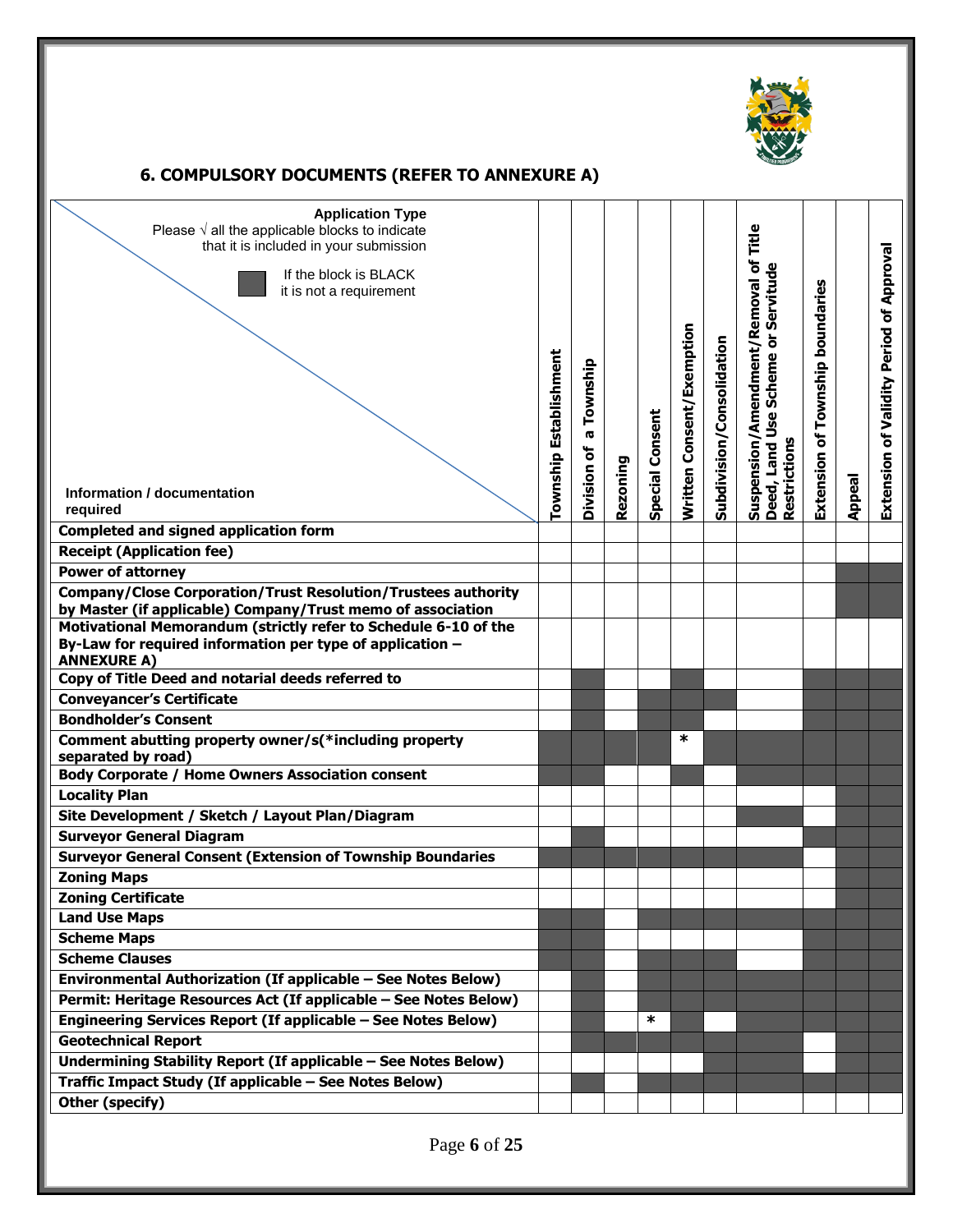#### **Notes:**

Environmental Authorization – Mainly required if application property for rezoning or township establishment falls outside of a developed and proclaimed township. As determined by the municipality, Environmental Authorization can also be required in a developed and proclaimed township if the proposed development will highly impact the social, economical, environmental and general amenity of the surrounding area. (Also Read with Important Note 6. On Page 9 of 25) Heritage Permit – Only required if the application property is a proclaimed heritage site in terms of the Heritage Resources Act, 1999 (Act 25 of 1999) or if the application is a proposed township establishment. (Also Read with Important Note 6. On Page 9 of 25) Engineering Services Report - Only required if application property falls outside of the Municipality's Engineering Services Area. Undermining Stability Report – Only required if the application is a proposed township establishment within an extensively undermined area.

Traffic Impact Study - Mainly required if application property for rezoning or township Establishment falls outside of a developed and proclaimed township. As determined by the municipality, a Traffic Impact Study/Assessment can also be required in a developed and proclaimed township if the proposed development will highly impact the natural flow and amenity of traffic within the surrounding area.

#### **7. (APPLICABLE TO REZONING, SPECIAL AND WRITTEN CONSENT, SUBDIVISION/CONSOLIDATIONAND STREET BUILDING LINE RELAXATION APPLICATIONS)**

#### **Present zoning details of property in terms of Land Use Management Scheme:**

| Zoning:                |              |  |
|------------------------|--------------|--|
| Height:                |              |  |
| <b>Coverage:</b>       |              |  |
| <b>Density:</b>        |              |  |
| <b>FAR/GFA:</b>        |              |  |
| <b>Building Lines:</b> |              |  |
|                        | Page 7 of 25 |  |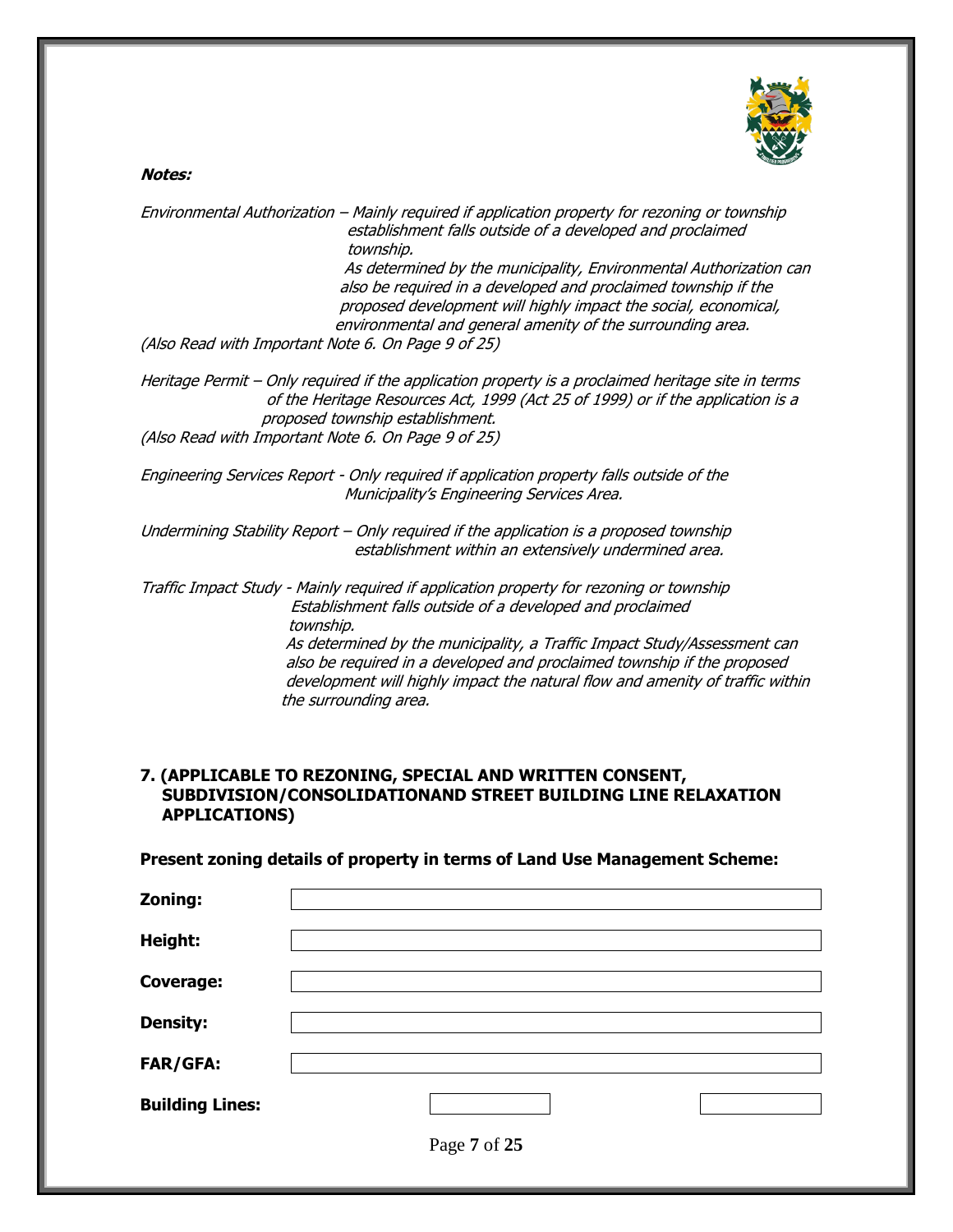|                 | <b>Street</b> | <b>Side</b> | <b>STATISTICS</b> |
|-----------------|---------------|-------------|-------------------|
| <b>Existing</b> |               |             |                   |

#### **8. PROPOSED ZONING DETAILS AS APPLIED FOR (APPLICABLE TO REZONING APPLICATIONS)**

**development:**

| Zoning:          |  |
|------------------|--|
| Height:          |  |
| <b>Coverage:</b> |  |
| <b>Density:</b>  |  |
| FAR/GFA:         |  |

#### **9. PROPOSED LAND USES (APPLICABLE TO TOWNSHIP ESTABLISHMENTS APPLICATIONS)**

| <b>Land Use (Zoning)</b> | <b>Notation</b> | Erf No. | <b>Number of</b><br><b>Stands</b> | Area | % of Total |
|--------------------------|-----------------|---------|-----------------------------------|------|------------|
|                          |                 |         |                                   |      |            |
|                          |                 |         |                                   |      |            |
|                          |                 |         |                                   |      |            |
|                          |                 |         |                                   |      |            |
|                          |                 |         |                                   |      |            |
|                          |                 |         |                                   |      |            |
|                          |                 |         |                                   |      |            |
|                          |                 |         |                                   |      |            |
|                          |                 |         |                                   |      |            |
|                          |                 |         |                                   |      |            |
|                          |                 |         |                                   |      |            |
|                          |                 |         |                                   |      |            |
|                          |                 |         |                                   |      |            |
|                          |                 |         |                                   |      |            |
|                          |                 |         |                                   |      |            |
| <b>TOTAL</b>             |                 |         |                                   |      |            |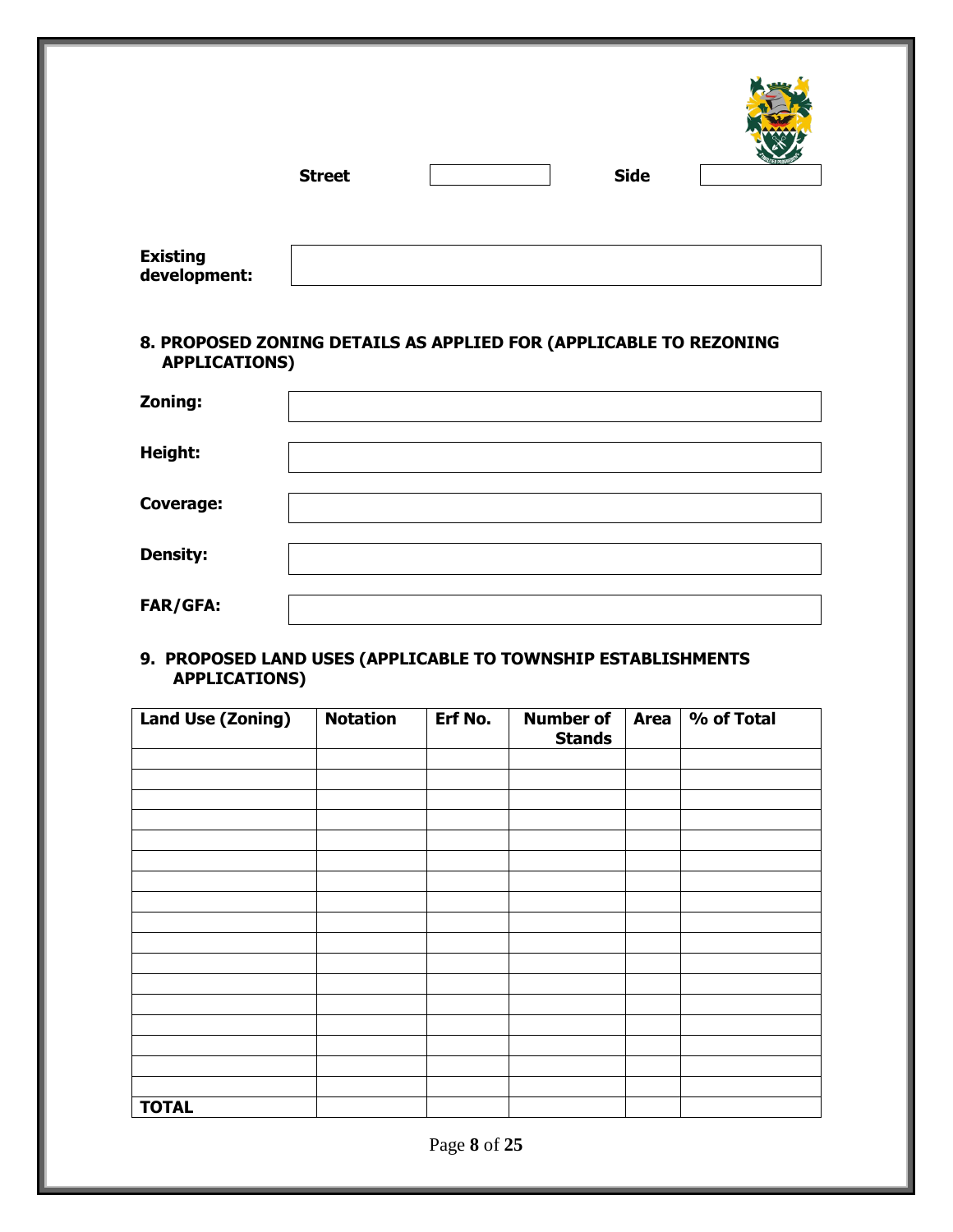

#### **IMPORTANT TO NOTE:**

- **1. APPLICATIONS WHICH ARE NOT COMPLETE AND IN THE FORM REQUIRED OR DOES NOT CONTAIN THE DOCUMENTS REQUIRED FOR THE SUBMISSION OF SUCH APPLICATION SHALL NOT BE ACCEPTED. (REFER TO SECTION 92 OF THE MSUKALIGWA SPLUM BY-LAW OF 2016)**
- **2. COMMENCEMENT OF APPLICATION NOTIFICATION PROCEDURES AS CONTEMPLATED IN SECTIONS 97,98 AND 99 OF THE MSUKALIGWA SPLUM BY-LAW OF 2016 ARE STRICTLY SUBJECT TO THE RECEIPT OF A COMPLETE APPLICATION.**
- **3. COMPILATION OF APPLICATION SHOULD BE OVERSEEN PREFERABLY BY EITHER A REGISTERED (SACPLAN) PLANNER AND/OR A REGISTERED GEOMATICS PROFESSIONAL, IN TERMS OF THE GEOMATICS PROFESSION ACT, 2013 (ACT NO. 19 OF 2013).**
- **4. ALL LAND USE AND LAND DEVELOPMENT RELATED APPLICATIONS SHOULD BE SUBMITTED AT THE TOWN PLANNING AND BUILDING SECTION ON THE 2 ND FLOOR, C/O TAUTE & KERK STREET, MSUKALIGWA MUNICIPAL OFFICES, ERMELO.**
- **5. SUBMISSION DEADLINE IS IMMEDIATELY ON THE FIRST DAY OF THE APPEARANCE OF A FORMAL NEWSPAPER ADVERTISEMENT AND ON-SITE NOTICE.**
- **6. ANY APPLICATION REQUIRING APPROVAL/CONSENT IN TERMS OF ANOTHER LEGISLATION IS PERMITTED TO SUBMIT WITHOUT HAVING FULFILLED THAT REQUIREMENT. THE APPLICANT WILL THEREFORE BE REQUIRED TO SUBMIT SUCH APPROVAL/CONSENT DURING THE ADMINISTRATIVE PHASE.**
- **7. NOTICES MUST BE VISIBLY DISPLAYED ON SITE FOR A DURATION OF 21 DAYS, INCLUDING PUBLIC HOLIDAYS, FROM THE TIME OF LODGING AN APPLICATION WITH COUNCIL.**
- **8. NOTICES SHOULD ALSO BE PUBLISHED ON THE LOCAL NEWSPAPER OF RECORD AS CONTEMPLATED BY SECTION 98(2) AND SECTION 100 OF THE MSUKALIGWA SPLUM BY-LAW OF 2016.**
- **9. THE APPLICANT IS REQUIRED TO SUBMIT ATLEAST 5 COPIES OF THE APPLICATION TO THE MUNICIPALITY (1 FULL AND COMPLETE COPY AND FOUR (4) ADDITIONAL COPIES OF JUST THE MOTIVATION AND SKETCH PLANS).**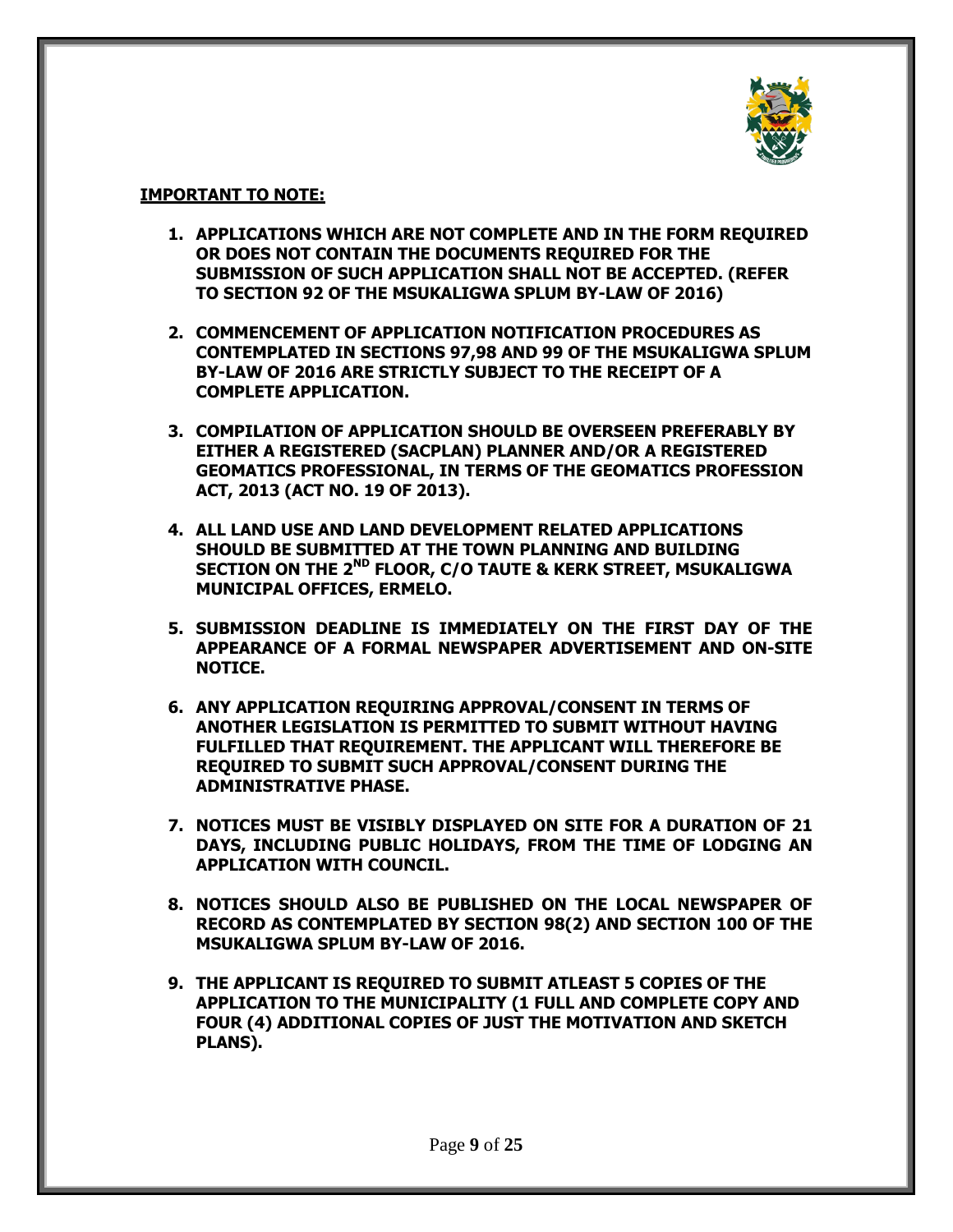

#### **10. DECLARATION**

I/we hereby wish to confirm the following:

- 1. That the information contained in this application form and accompanying documents is complete and correct.
- 2. That I/we am/are properly authorized to make this application on behalf of the owner and (where applicable) that copies of such full relevant powers of attorney are attached hereto.
- 3. That where an agent is indeed appointed to submit this application on the owner's behalf, it is accepted that correspondence and formal notification as required in terms of Planning law will only be sent to such consultant / agent and that the owner will regularly consult with the agent / consultant in this regard.
- 4. I/we specifically confirm that I/we have read the relevant title deed(s) and that there are no restrictive conditions which impact on this application, or alternatively where there are, removal / amendment / suspension of these form part of this submission.
- 5. That, as owner / applicant / developer, I am/we are aware of the state of existing bulk services provision and infrastructure availability in the subject area and any development contributions that might be payable in respect of the development proposed herein (if applicable).

 $*$  If the application is made by a person other than the registered owner (e.g. an agent / consultant), full power of attorney and both signatures below are required. If the property is owned by more than one person, the signature of each owner is required. Where the property is owned by a company / trust / other juristic person, a certified copy of the board of directors / members / trustees resolution/Masters authority for trustees is required.

| Registered owner's<br>signature  | Date            |
|----------------------------------|-----------------|
|                                  |                 |
| Full name                        |                 |
| Agent/Consultant's<br>signature  | Date            |
| Full name                        |                 |
| Professional<br>capacity         | Applicant's ref |
| Professional<br>Registration No. |                 |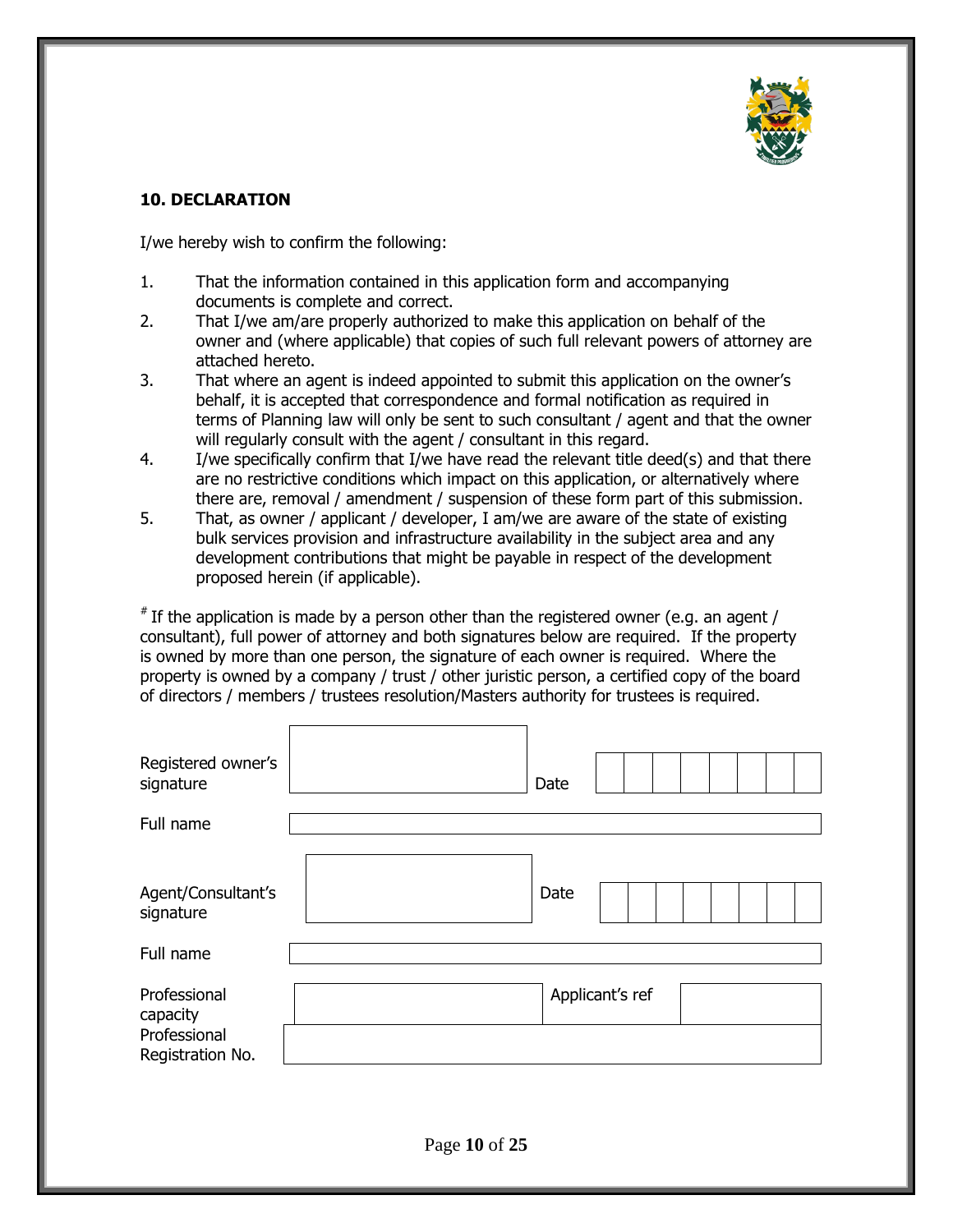

#### **FOR OFFICE USE ONLY**

## **RECEIPT OF COMPLETE APPLICATION**

| Date received                | D | D | м | М                    | Y |  | Received<br>by |  |
|------------------------------|---|---|---|----------------------|---|--|----------------|--|
| Application number           |   |   |   |                      |   |  |                |  |
| <b>APPLICATION FEE:</b>      |   |   |   |                      |   |  |                |  |
| DATE RECEIVED:               |   |   |   |                      |   |  |                |  |
| <b>RECEIPT NUMBER:</b>       |   |   |   |                      |   |  |                |  |
| <b>PAYMENT RECEIVED BY:</b>  |   |   |   |                      |   |  |                |  |
| DELEGATED PLANNING OFFICIAL: |   |   |   |                      |   |  |                |  |
|                              |   |   |   |                      |   |  |                |  |
| <b>Banking Details:</b>      |   |   |   |                      |   |  |                |  |
| <b>BANK</b>                  |   |   |   | <b>Standard Bank</b> |   |  |                |  |

**Acc. No. : 031077110**

**BRANCH CODE : 052844**

**REFERENCE Rezoning (Please use this reference for all types of applications)**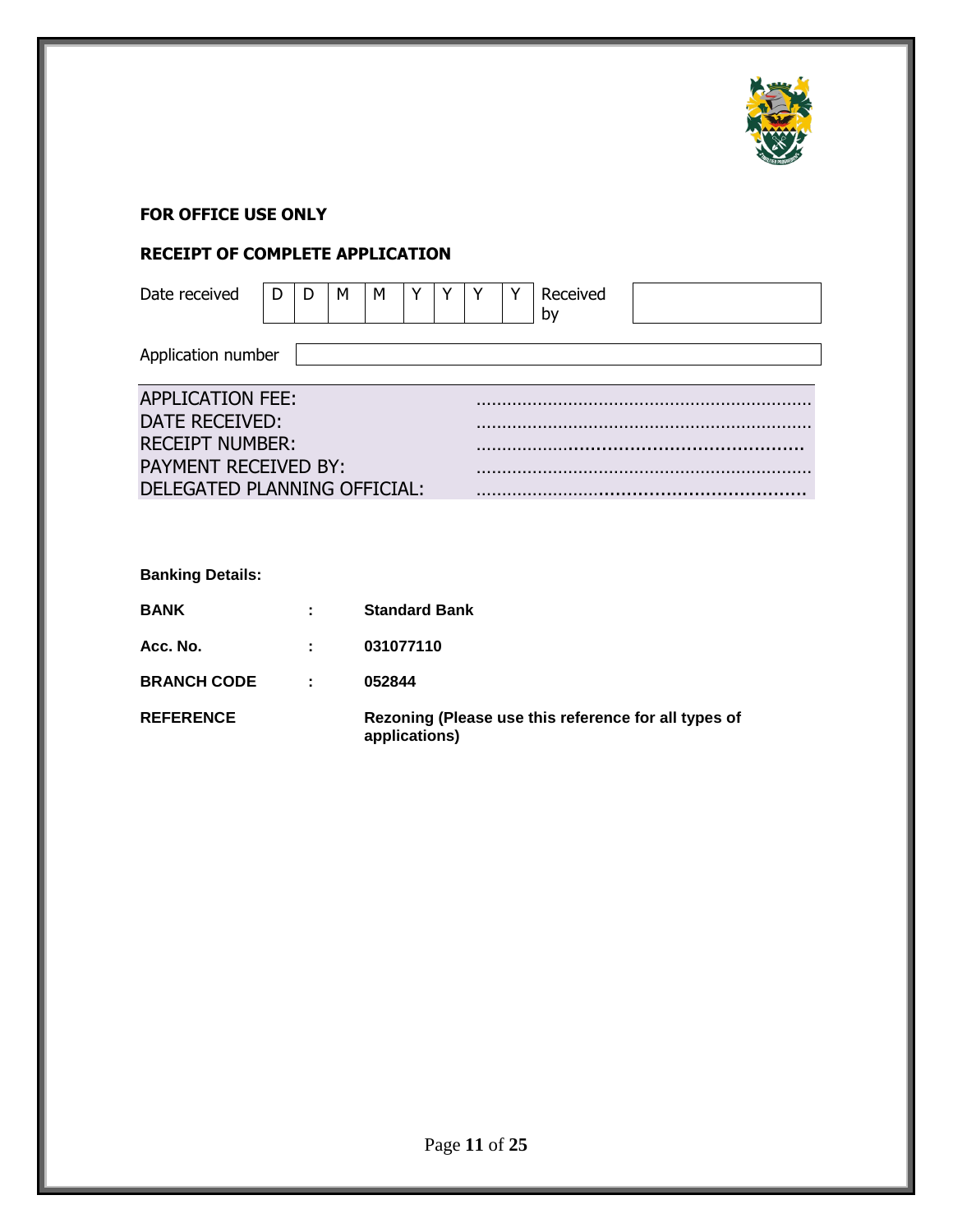

#### **GENERAL APPLICATION STAGES**

#### **Categoty 1 Applications in terms of Schedule 5 of the Spatial Planning and Land Use Management Act Regulations to be determined by the Tribunal**

- Township Establishment;
- Extension of Township Boundaries;
- Amendment or cancellation in whole or in part of a township general plan;
- Rezoning;
- Removal, amendment, or suspension of a restrictive or obsolete condition, servitude or reservation registered against the title of land;
- The subdivision and consolidation of any agricultural land outside of the developed/urban area;
- Permanent Closure of any public place;
- Any consent or approval required in terms of a condition of title, a condition of township establishment or condition of an existing town planning or land use scheme;
- Any consent or approval provided for in a provincial law.

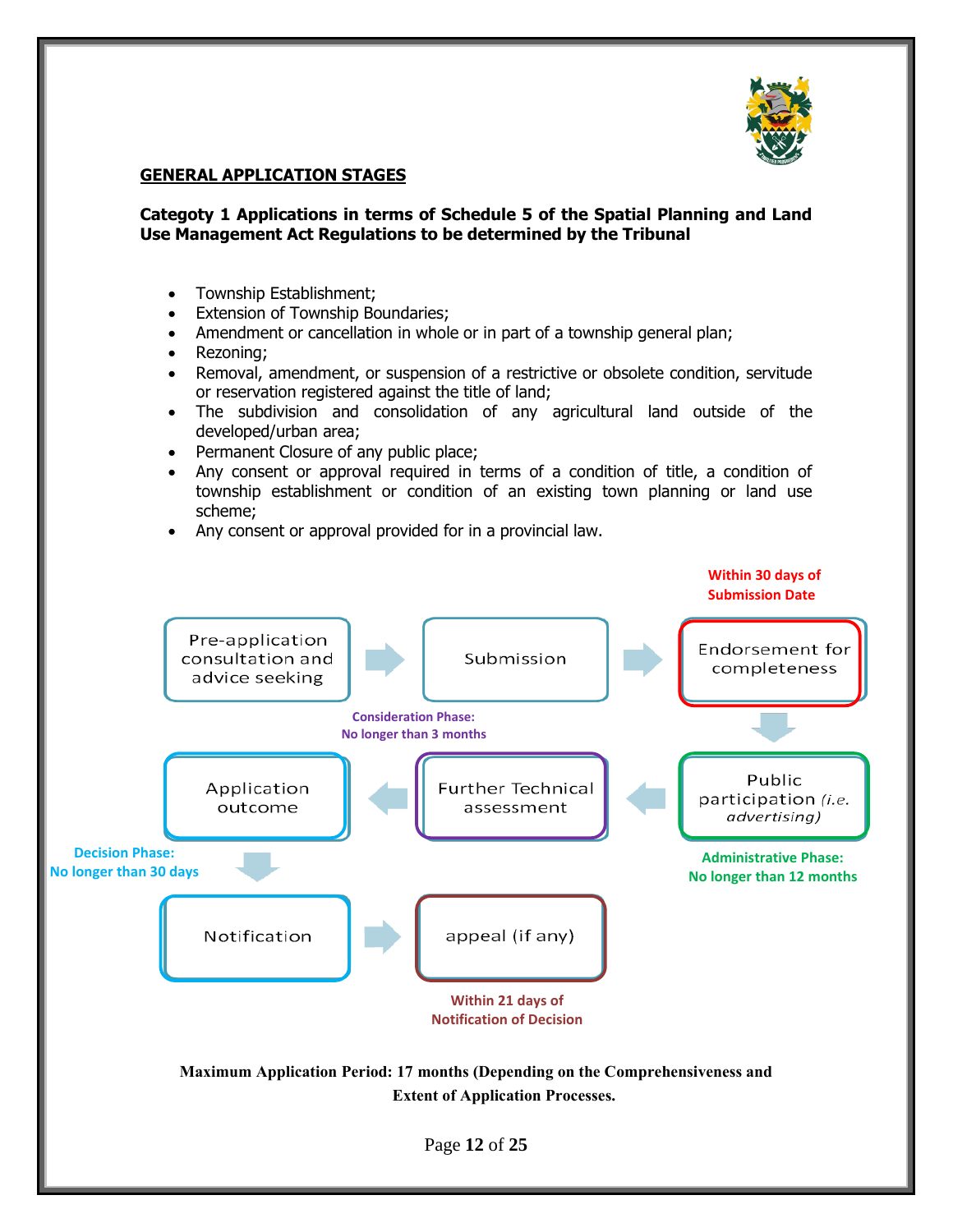

#### **Categoty 2 Applications in terms of Schedule 5 of the Spatial Planning and Land Use Management Act Regulations to be determined by the Municipal Land Development Officer**

- Removal, amendment, or suspension of a restrictive title condition relating to the density of residential development on a specific erf where the residential density is regulated by a town planning or land use scheme in operation;
- The subdivision and consolidation of any land within a developed/urban area;
- The consent of the municipality for any land use purpose or departure or deviation in terms of a town planning or land use scheme which does not constitute a land development application.

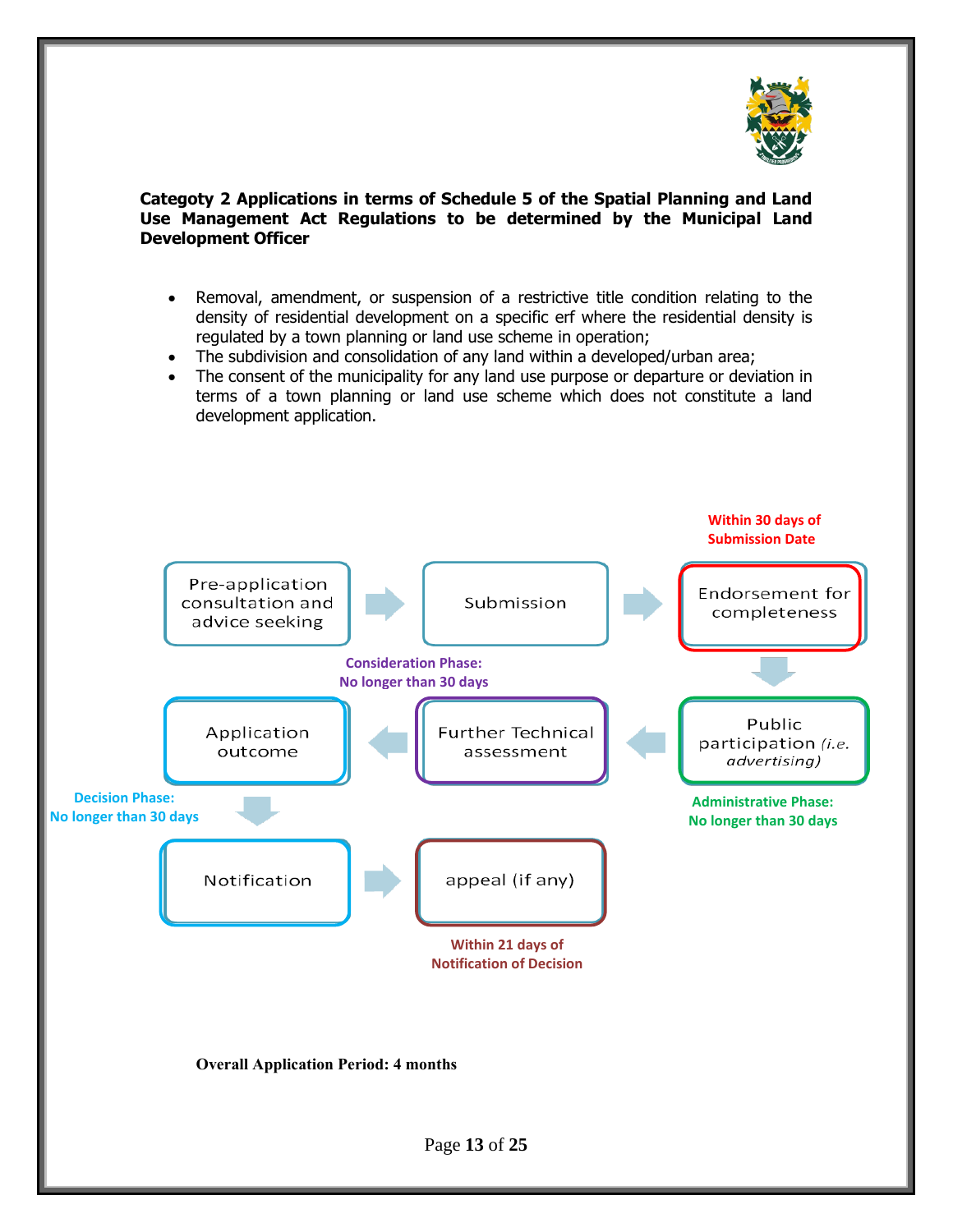

#### **APPLICATION OTHER RELATED FEES (VAT EXCLUSIVE) AS APPROVED BY COUNCIL AND EFFECTIVE FROM 1 JULY 2016 TO 30 JUNE 2017**

| <b>TYPE OF APPLICATION</b>                   | <b>APPLICATION FEE (R)</b>                  |  |  |  |  |
|----------------------------------------------|---------------------------------------------|--|--|--|--|
| Rezoning                                     | R 3 494.00                                  |  |  |  |  |
| Subdivision/Consolidation                    | R 1 642.00                                  |  |  |  |  |
| <b>Township Establishment</b>                | R 6 856.00                                  |  |  |  |  |
| Special/Written Consent                      | R 3 494.00                                  |  |  |  |  |
| Extension of Township Boundaries             | R 13 778.00                                 |  |  |  |  |
| Material Amendments to an Application Prior  | 50% of Applicable Application Fee           |  |  |  |  |
| to Approval/Refusal                          |                                             |  |  |  |  |
| Division of A Township                       | R 13 778.00                                 |  |  |  |  |
| Suspension/Amendment/Removal of Title        | R 1 650.00                                  |  |  |  |  |
| Deed, Land Use Scheme or Servitude           |                                             |  |  |  |  |
| <b>Restrictions</b>                          |                                             |  |  |  |  |
| Extension of Validity Period of Approval     | R 1 304.00                                  |  |  |  |  |
| Appeal or Reason for Decision on Application | R 1 946.00                                  |  |  |  |  |
| Re-Issuing of any Notice of Approval of any  | R 283.00                                    |  |  |  |  |
| Application                                  |                                             |  |  |  |  |
|                                              |                                             |  |  |  |  |
| <b>COPIES</b>                                |                                             |  |  |  |  |
| <b>SDF</b>                                   |                                             |  |  |  |  |
| Hard Copy                                    | R 192.00                                    |  |  |  |  |
| <b>Electronic Copy</b>                       | R 91.00                                     |  |  |  |  |
| Land Use or Town Planning Scheme             |                                             |  |  |  |  |
| Hard Copy                                    | R 192.00                                    |  |  |  |  |
| <b>Electronic Copy</b>                       | R 91.00                                     |  |  |  |  |
|                                              |                                             |  |  |  |  |
|                                              | <b>TRANSGRESSION FEES</b>                   |  |  |  |  |
| Illegal Land Use/Development/Building Work   | R 7 260.00                                  |  |  |  |  |
| For every 30 days non-compliance             | 10% of the total amount of the fine will be |  |  |  |  |
| after the serving of the compliance          | levied by Council                           |  |  |  |  |
| notice and fine                              |                                             |  |  |  |  |

| <b>Contact Details:</b> |                         |                                                               |
|-------------------------|-------------------------|---------------------------------------------------------------|
| <b>Postal Address</b>   | <b>Physical Address</b> | Tel:<br>(017) 801 3605                                        |
| <b>PO Box 48</b>        | C/o Taute & Kerk Street | Fax: (017) 801 3851                                           |
| Ermelo,                 | <b>Ermelo</b>           |                                                               |
| 2350;                   |                         | Email: msuka@msukaligwa.gov.za / tlmotloung@msukaligwa.gov.za |
|                         |                         |                                                               |
|                         | $D_{0.00}$ 14 of $25$   |                                                               |

Page **14** of **25**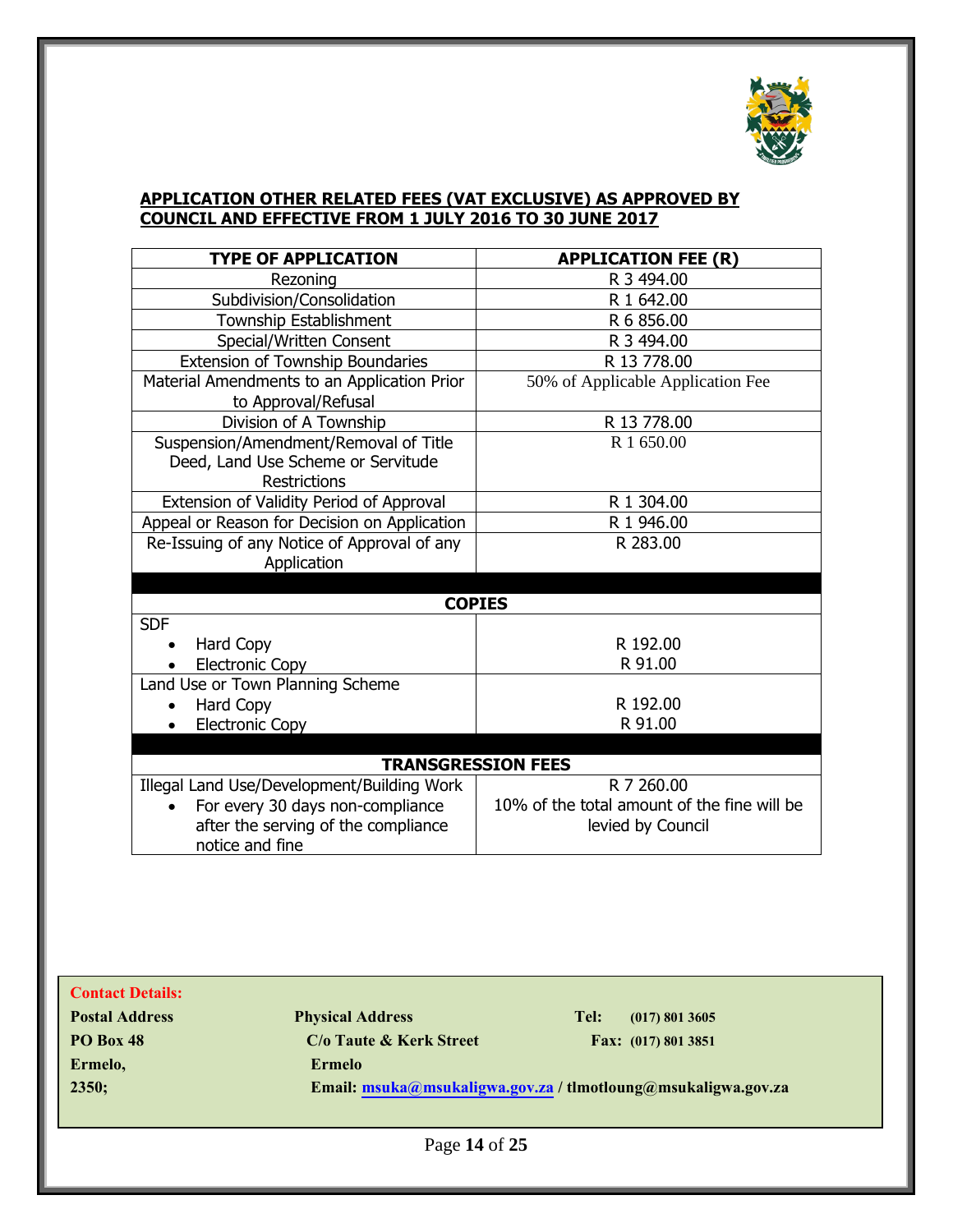

#### **ANNEXURE A**

#### **SCHEDULE 6**

#### **ADDITIONAL DOCUMENTS REQUIRED FOR AN APPLICATION FOR THE ESTABLISHMENT OF A TOWNSHIP OR THE EXTENSION OF THE BOUNDARIES OF A TOWNSHIP.**

| <b>Required Document(s)</b>                                               | <b>Please Tick</b> |
|---------------------------------------------------------------------------|--------------------|
|                                                                           |                    |
| A certified copy of the title deed of the land;                           |                    |
| A copy of the diagram of every property concerned or, where such          |                    |
| diagram is not available, a plot diagram to every piece of land           |                    |
| concerned;                                                                |                    |
| A locality plan on an appropriate scale;                                  |                    |
| A layout plan in the scale approved by the Council and containing the     |                    |
| information as considered necessary by the Municipality;                  |                    |
| Draft conditions of establishment for the proposed township in the        |                    |
| format approved by the Council;                                           |                    |
| A copy of the appropriate zoning of the applicable land;                  |                    |
| An engineering geological investigation and report compiled by a          |                    |
| suitably qualified professional;                                          |                    |
| An undermining stability report, where applicable, compiled by a          |                    |
| suitably qualified professional;                                          |                    |
| If the land is encumbered by a bond, the consent of the bondholder;       |                    |
| Confirmation whether or not a mining or prospecting right or permit       |                    |
| over the land is held or is being applied for in terms of the Mineral and |                    |
| Petroleum Resources Development Act, 2002;                                |                    |
| Other limited real rights on the property;                                |                    |
| Confirmation and details of any land claims on the property;              |                    |
| A conveyancer's certificate;                                              |                    |
| In the case of the extension of the boundaries of a township, the consent |                    |
| from the Surveyor-General to the proposed extension of boundaries.        |                    |

The motivation contemplated in section 90(2)(d) must contain at least the following information:

| <b>Required Information</b>                                           | <b>Please Tick</b> |
|-----------------------------------------------------------------------|--------------------|
|                                                                       |                    |
| The development intentions of the municipality on the application     |                    |
| property; as contained in the spatial development framework and other |                    |
| municipal policies;                                                   |                    |
| Compliance with applicable norms and standards and development        |                    |
| principles in the municipality;                                       |                    |
| The existing land use rights on the property;                         |                    |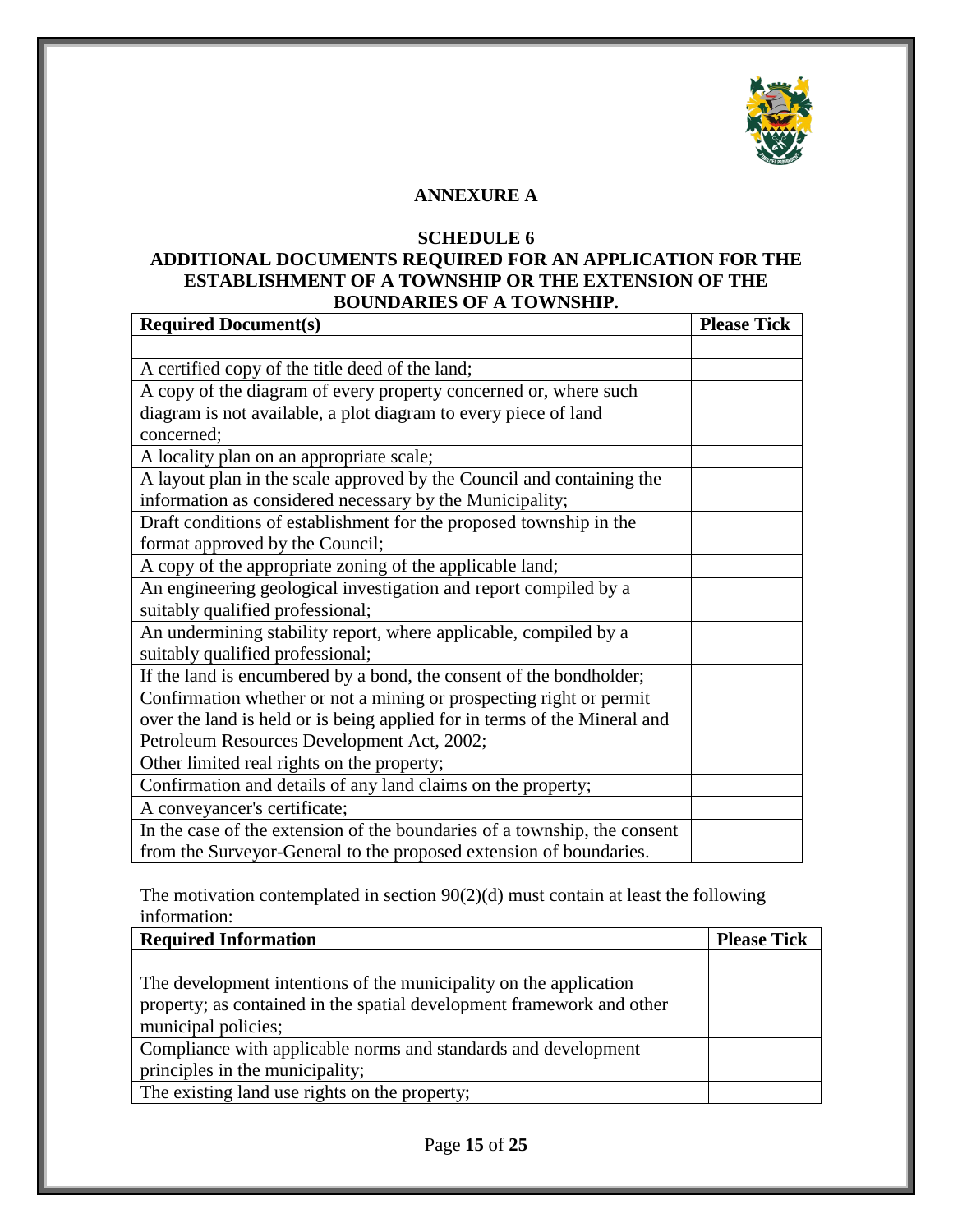

| The need and desirability of the proposed land development;               |  |
|---------------------------------------------------------------------------|--|
| The effect of the development on the use or development of other land     |  |
| which has a common means of drainage;                                     |  |
| Any environmental implications of the proposed land development;          |  |
| An indication whether an application must be made for an environmental    |  |
| authorization in terms of the National Environmental Management Act       |  |
| (Act 107 of 1998);                                                        |  |
| The density of the proposed development                                   |  |
| The area and dimensions of each erf in the proposed township;             |  |
| The layout of roads having regard to their function and relationship to   |  |
| existing roads;                                                           |  |
| The provision and location of public open space and other community       |  |
| facilities;                                                               |  |
| Any phased developments;                                                  |  |
| If the land is not serviced and no provision has been made for a          |  |
| waterborne sewer system, the capacity of the land to treat and retain all |  |
| sewage and sullage within the boundaries of each erf or subdivided land   |  |
| parcel; and                                                               |  |
| The applicable regulations as contained in the land use scheme.           |  |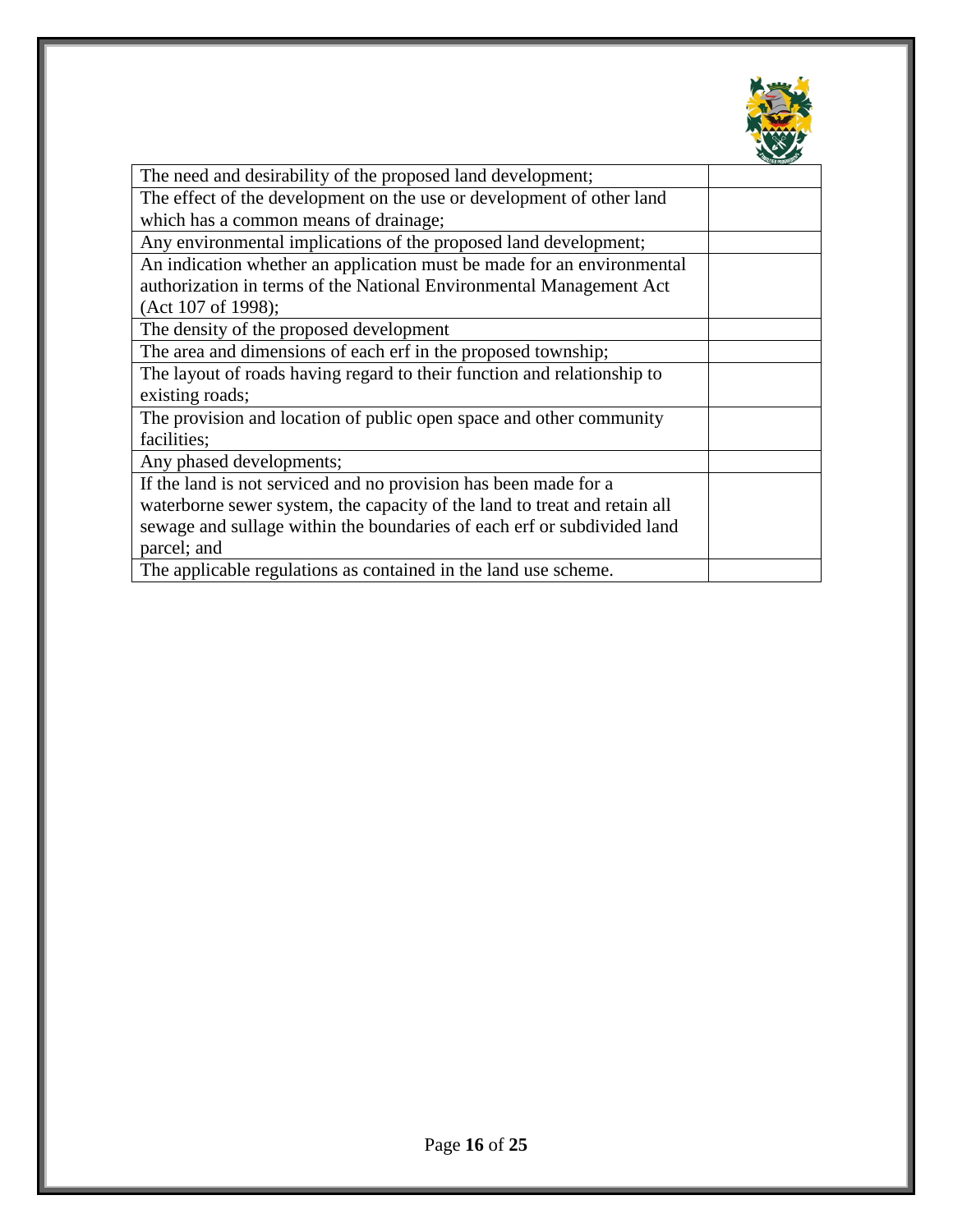

#### **SCHEDULE 7**

#### **ADDITIONAL DOCUMENTS REQUIRED FOR AN APPLICATION FOR THE AMENDMENT OF AN EXISTING SCHEME OR LAND USE SCHEME BY THE REZONING OF LAND.**

| <b>Required Document(s)</b>                                               | <b>Please Tick</b> |
|---------------------------------------------------------------------------|--------------------|
|                                                                           |                    |
| A certified copy of the title deed of relevant land;                      |                    |
| A copy of the diagram of every application property or, where such        |                    |
| diagram is not available, a plot diagram to every piece of land being the |                    |
| subject of the application;                                               |                    |
| A locality plan on an appropriate scale;                                  |                    |
| A zoning plan or land use rights plan, in colour and on an appropriate    |                    |
| scale, of the application surrounding properties;                         |                    |
| The amendment scheme map and schedule approved by the Council;            |                    |
| If the land is encumbered by a bond, the consent of the bondholder,       |                    |

The motivation contemplated in section 90(2)(d) must contain at least the following information**:**

| <b>Required Information</b>                                             | <b>Please Tick</b> |
|-------------------------------------------------------------------------|--------------------|
|                                                                         |                    |
| An indication of the persons, communities and institutions likely to be |                    |
| affected by the amendment and the likely impact on them;                |                    |
| The interest of the applicant in bringing the application;              |                    |
| A discussion on the content of the scheme prior to the proposed         |                    |
| amendment and the need for the amendment;                               |                    |
| A discussion on the proposed amendment;                                 |                    |
| The expected impact on the current, adopted municipal spatial           |                    |
| development framework and integrated development plan;                  |                    |
| The possible impact of the amendment on the environment and probable    |                    |
| mitigating elements;                                                    |                    |
| An indication whether an application must be made for an environmental  |                    |
| authorization in terms of the National Environmental Management Act,    |                    |
| 1998;                                                                   |                    |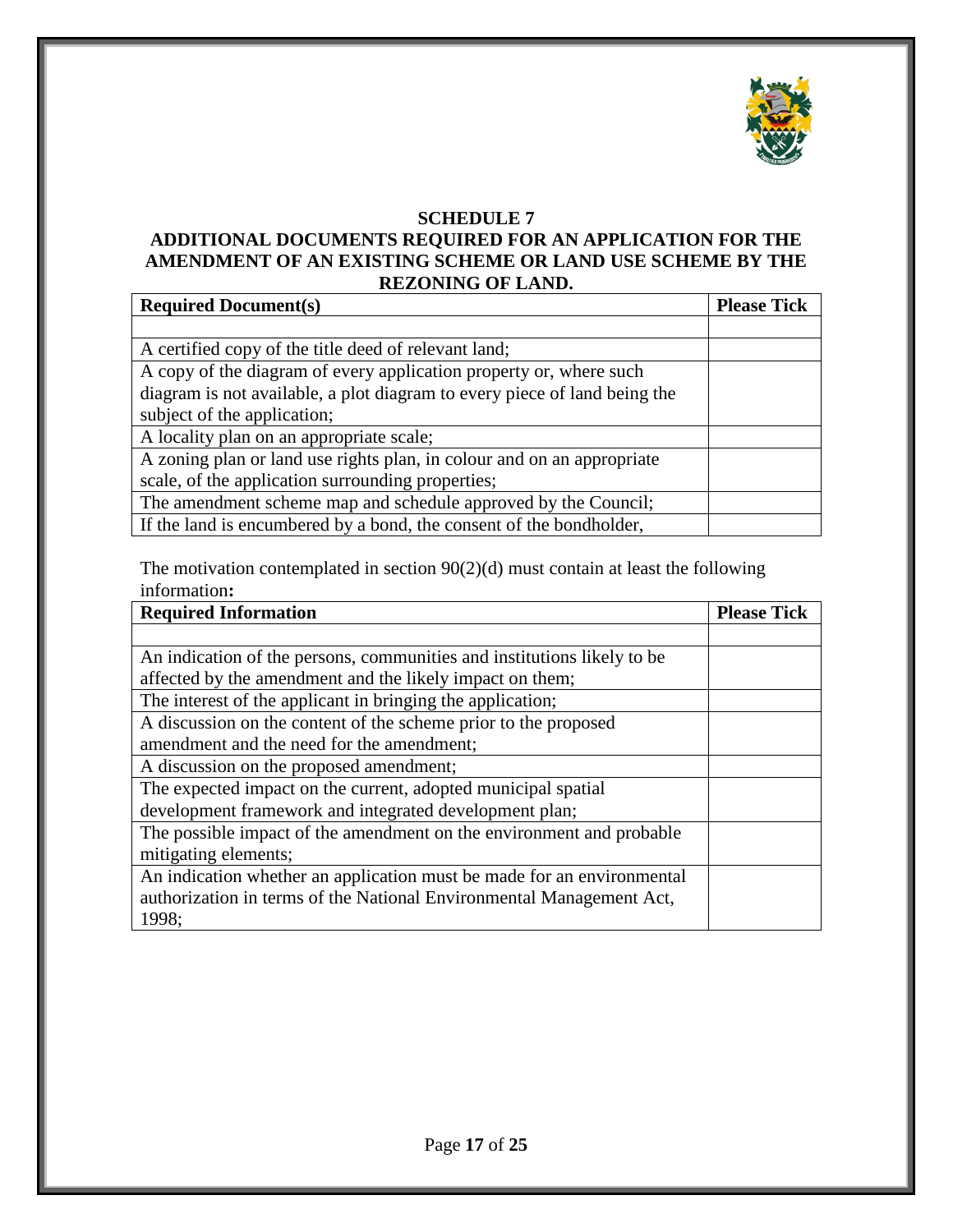

#### **SCHEDULE 8**

#### **ADDITIONAL DOCUMENTS REQUIRED FOR AN APPLICATION FOR THE REMOVAL, AMENDMENT OR SUSPENSION OF A RESTRICTIVE OR OBSOLETE CONDITION, SERVITUDE OR RESERVATION REGISTERED AGAINST THE TITLE OF THE LAND.**

| <b>Required Document(s)</b>                                                | <b>Please Tick</b> |
|----------------------------------------------------------------------------|--------------------|
|                                                                            |                    |
| A certified copy of the title deed of the land;                            |                    |
| A certified copy of the notarial deed of servitude;                        |                    |
| A copy of the diagram of every property concerned or, where such           |                    |
| diagram is not available, a plot diagram to every piece of land concerned; |                    |
| A copy of the servitude diagram approved by the Surveyor-General;          |                    |
| A locality plan on an appropriate scale;                                   |                    |
| A description of all existing and proposed servitudes and services on the  |                    |
| land; and                                                                  |                    |
| If the land is encumbered by a bond, the consent of the bondholder.        |                    |

The motivation contemplated in section 90(2)(d) must make specific reference to the applicable condition or servitude, as well as a motivation on the necessity and desirability of the application.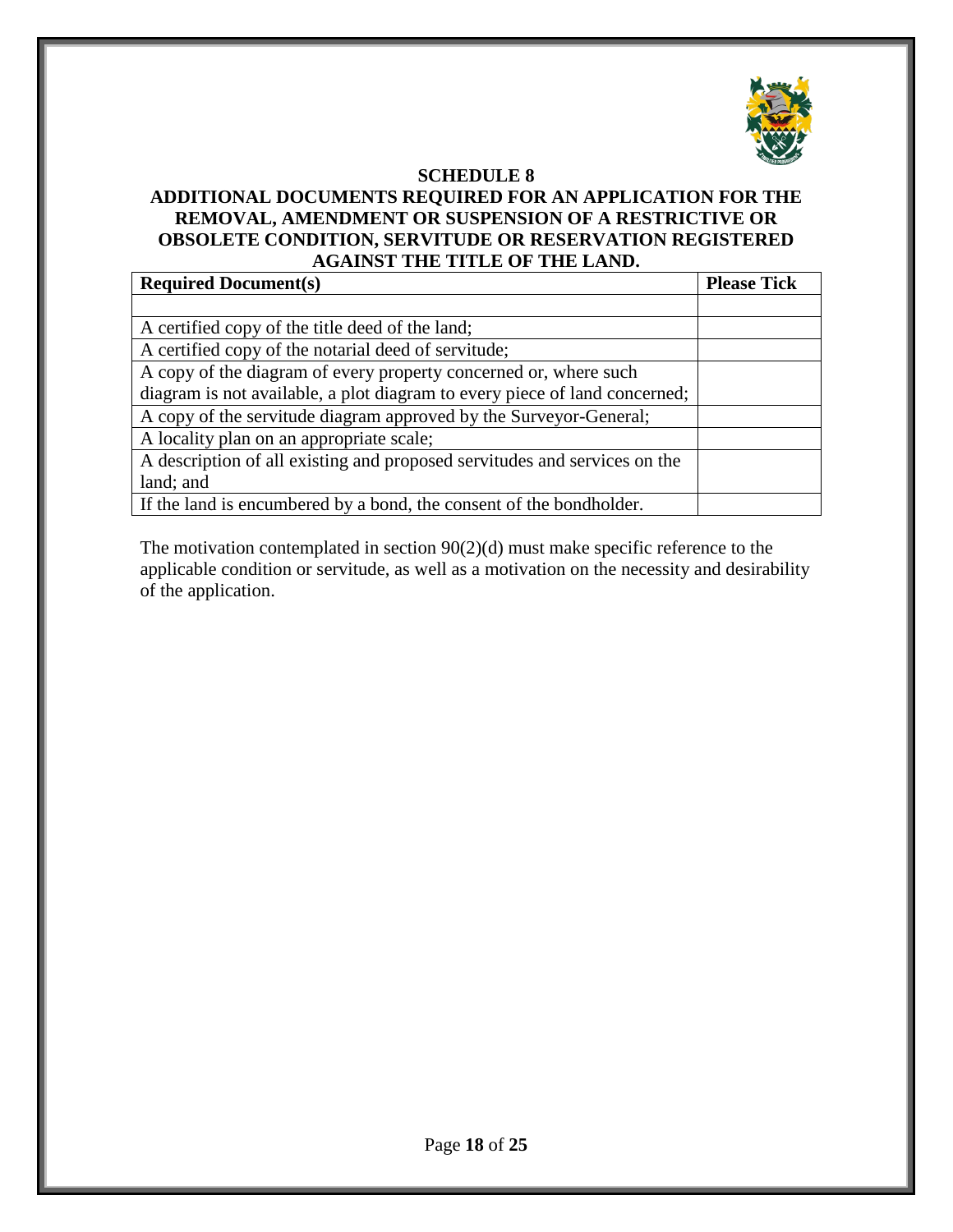

#### **SCHEDULE 9 ADDITIONAL DOCUMENTS REQUIRED FOR AN APPLICATION OF THE AMENDMENT OR CANCELLATION IN WHOLE OR IN PART OF A GENERAL PLAN OF A TOWNSHIP**

| <b>Required Document(s)</b>                                                   | <b>Please Tick</b> |
|-------------------------------------------------------------------------------|--------------------|
|                                                                               |                    |
| Copies of the relevant sheet of the general plan which may be reduced         |                    |
| copies of the original;                                                       |                    |
| Copies of a plan of the township showing the posed alteration or              |                    |
| amendment or, if partial cancellation is applied for, the portion of the plan |                    |
| cancelled;                                                                    |                    |
| Copy of the title deed which is registered in the Deeds Office at the time    |                    |
| when the application is submitted of the land affected by the alteration,     |                    |
| amendment or total or partial cancellation;                                   |                    |
| If the land is encumbered by a bond, the bondholder's consent;                |                    |

The motivation contemplated in section 90(2)(d) must state the reasons for the posed alteration or amendment.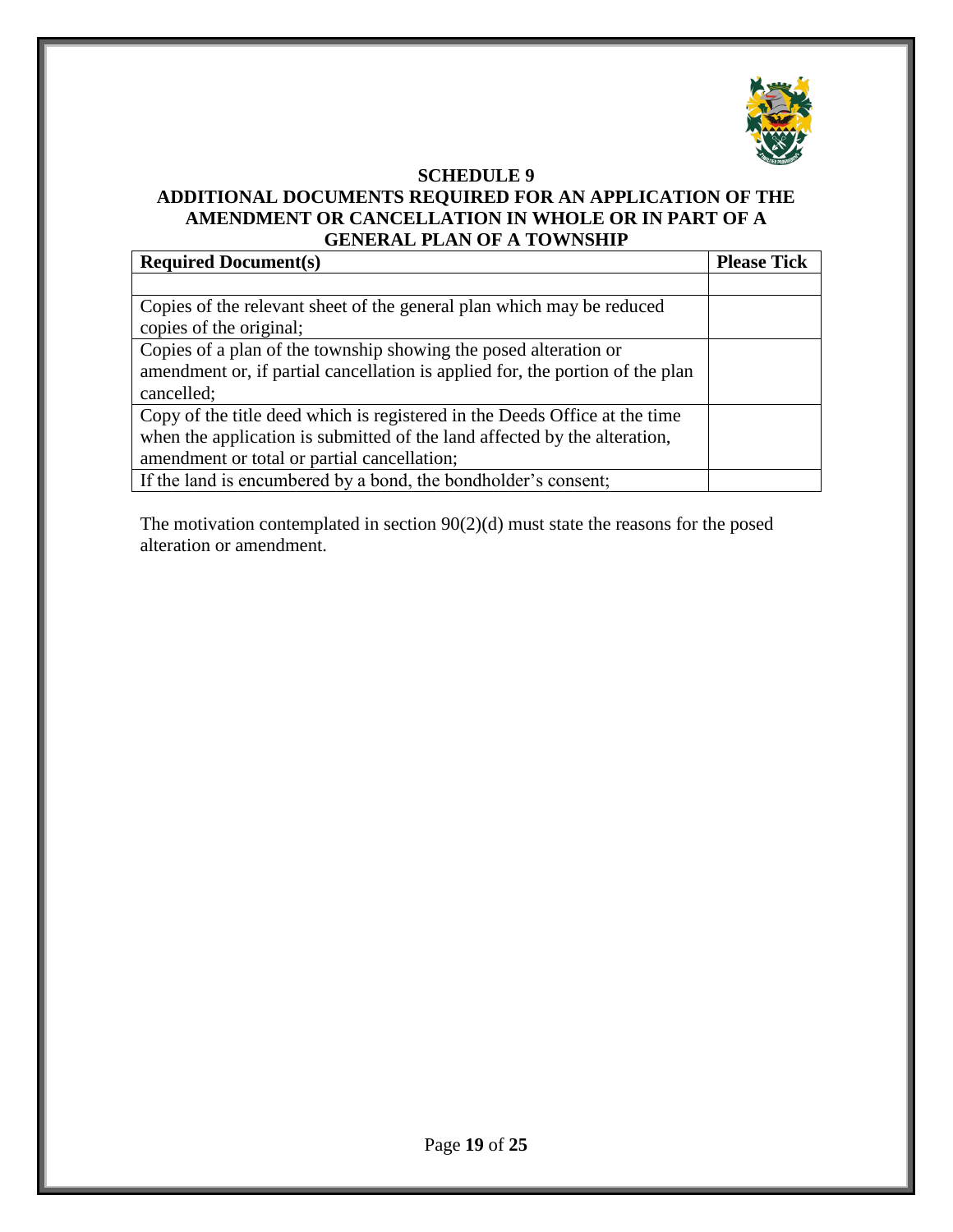

### **SCHEDULE 10 ADDITIONAL DOCUMENTS REQUIRED FOR AN APPLICATION FOR THE SUBDIVISION OF ANY LAND**

| <b>Required Document(s)</b>                                                | <b>Please Tick</b> |
|----------------------------------------------------------------------------|--------------------|
|                                                                            |                    |
| A certified copy of the title deed of the land;                            |                    |
| A copy of the diagram of every property concerned or, where such           |                    |
| diagram is not available, a plot diagram to every piece of land concerned; |                    |
| The appropriate consent where required in terms of the Subdivision of      |                    |
| Agricultural Land Act, 1970 (Act No.70 of 1970);                           |                    |
| A locality plan on an appropriate scale;                                   |                    |
| A layout plan in the scale approved by the Council and containing the      |                    |
| information as considered necessary by the Municipality;                   |                    |
| Draft conditions of establishment for the proposed subdivision;            |                    |
| A copy of the appropriate zoning of the applicable land;                   |                    |
| If the land is encumbered by a bond, the consent of the bondholder.        |                    |

The motivation contemplated in section 90(2)(d) must contain at least the following information:

| <b>Required Information</b>                                                  | <b>Please Tick</b> |
|------------------------------------------------------------------------------|--------------------|
|                                                                              |                    |
| The development intentions of the municipality on the application            |                    |
| property, as contained in the spatial development framework and other        |                    |
| municipal policies;                                                          |                    |
| The need and desirability of the proposed subdivision;                       |                    |
| A justification on the suitability of the land for subdivision;              |                    |
| A traffic impact assessment of the proposed development;                     |                    |
| An assessment of the social impact of the proposed land development;         |                    |
| The impact of the proposed land development on the future use of land in     |                    |
| the locality;                                                                |                    |
| The impact of the proposed subdivision on the future use of land in the      |                    |
| locality;                                                                    |                    |
| The availability of subdivided land in the area and the need for the         |                    |
| creation of further erven or subdivisions;                                   |                    |
| The effect of the development on the use or development of other land        |                    |
| which has a common means of drainage;                                        |                    |
| The subdivision pattern having regard to the physical characteristics of the |                    |
| land including existing vegetation;                                          |                    |
| The density of the proposed development;                                     |                    |
| The area and dimensions of each erf;                                         |                    |
| The layout of roads having regard to their function and relationship to      |                    |
| existing roads;                                                              |                    |
| The existing land use rights on the property;                                |                    |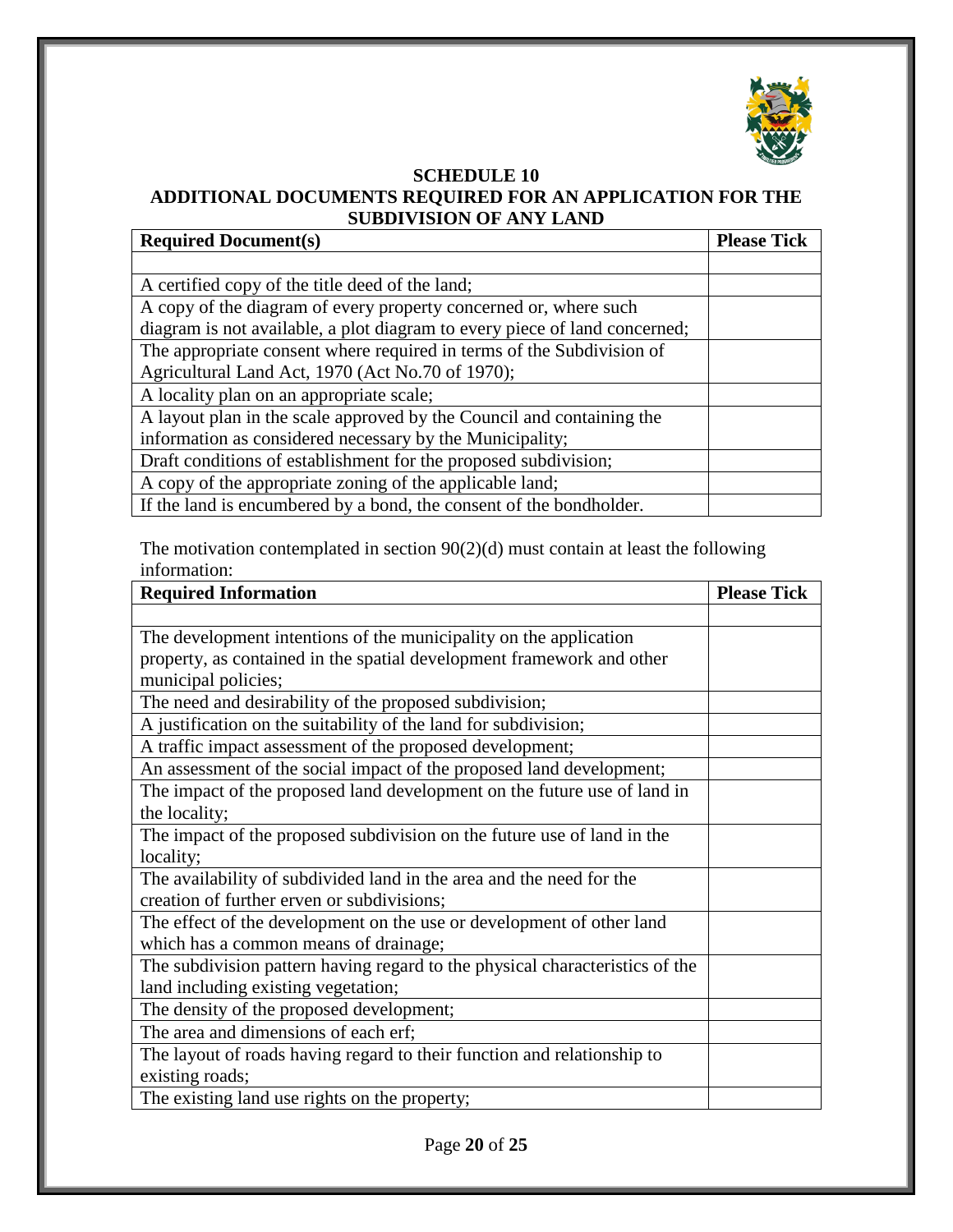

| The movement of pedestrians and vehicles throughout the development       |  |
|---------------------------------------------------------------------------|--|
| and the ease of access to all erven;                                      |  |
| The provision and location of public open space and other community       |  |
| facilities;                                                               |  |
| The phasing of the subdivision;                                           |  |
| The provision and location of common property;                            |  |
| The functions of any body corporate;                                      |  |
| The availability and provision of municipal services;                     |  |
| if the land is not serviced and no provision has been made for a          |  |
| waterborne sewer system, the capacity of the land to treat and retain all |  |
| sewage and sullage within the boundaries of each erf or subdivided land   |  |
| parcel;                                                                   |  |
| Whether, in relation to subdivision plans, native vegetation can be       |  |
| protected through subdivision and siting of open space areas;             |  |
| An indication whether an application must be made for an environmental    |  |
| authorization in terms of the National Environmental Management Act,      |  |
| 1998;                                                                     |  |
| The existing land use rights on the property; and                         |  |
| The applicable regulations as contained in the land use scheme.           |  |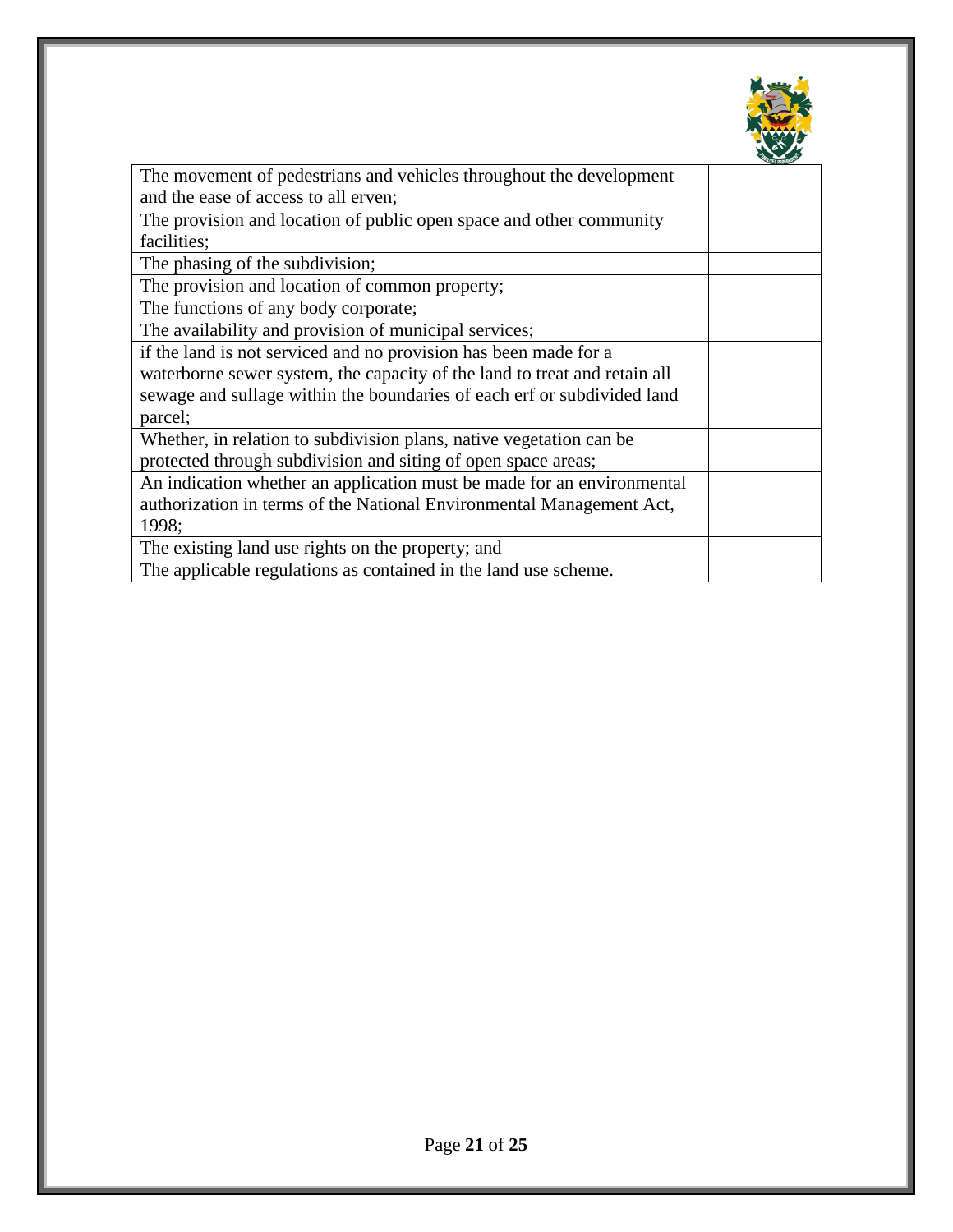

#### **SCHEDULE 11 ADDITIONAL DOCUMENTS REQUIRED FOR AN APPLICATION FOR THE CONSOLIDATION OF ANY LAND**

| <b>Required Document(s)</b>                                                | <b>Please Tick</b> |
|----------------------------------------------------------------------------|--------------------|
|                                                                            |                    |
| A certified copy of the title deed of the land;                            |                    |
| A copy of the diagram of every property concerned or, where such           |                    |
| diagram is not available, a plot diagram to every piece of land concerned; |                    |
| A locality plan on an appropriate scale;                                   |                    |
| A layout plan in the scale approved by the Council;                        |                    |
| Draft conditions of establishment for the proposed consolidation;          |                    |
| A copy of the appropriate zoning of the applicable land;                   |                    |
| If the land is encumbered by a bond, the consent of the bondholder.        |                    |

The motivation contemplated in section 90(2)(d) must explain and motivate the application.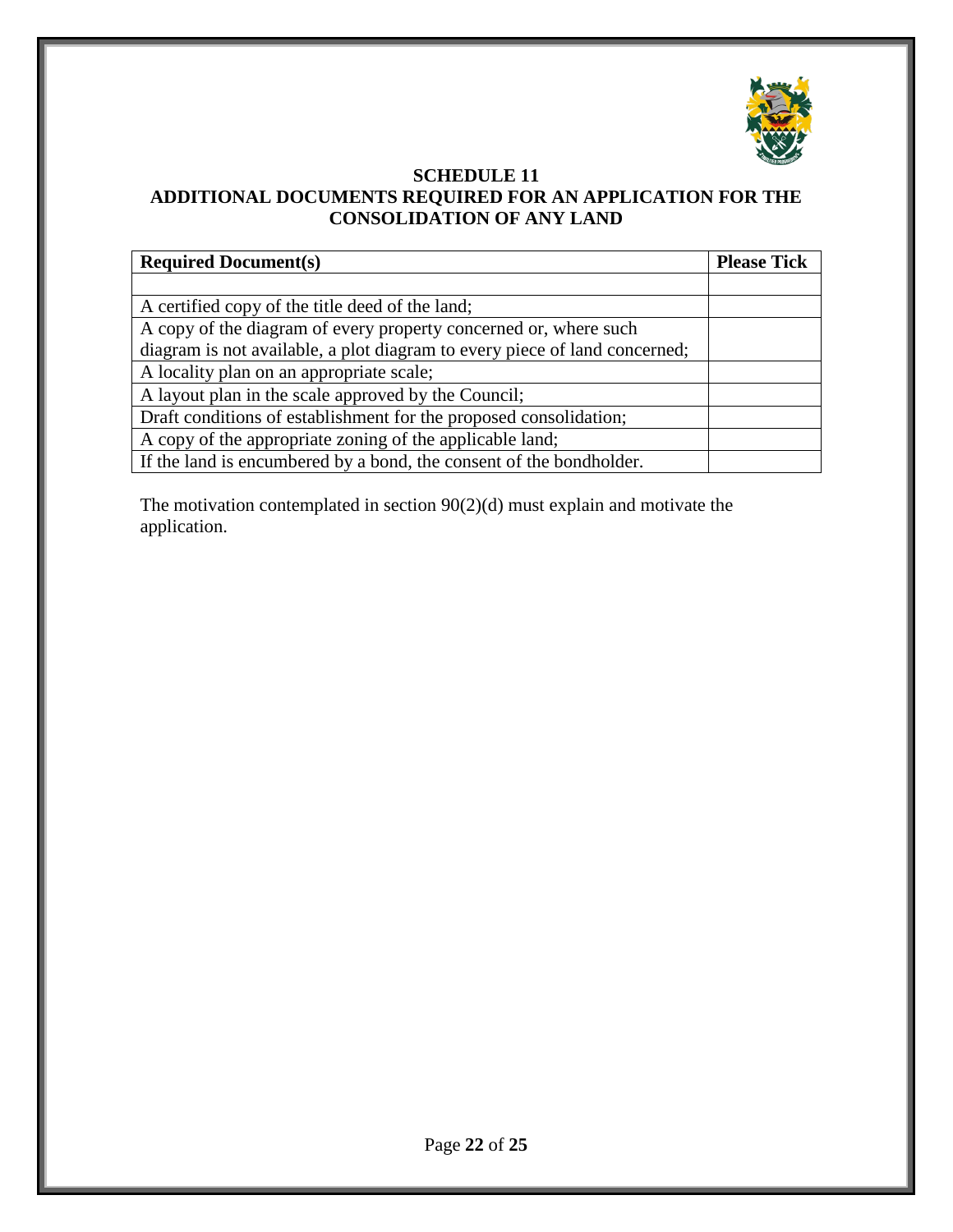

### **SCHEDULE 12 ADDITIONAL DOCUMENTS REQUIRED FOR THE PERMANENT CLOSURE OF A PUBLIC PLACE IF AN APPLICATION IS SUBMITTED**

| <b>Required Document(s)</b>                                        | <b>Please Tick</b> |
|--------------------------------------------------------------------|--------------------|
|                                                                    |                    |
| A copy of the relevant general plan;                               |                    |
| A copy of the approved conditions of establishment of the existing |                    |
| township;                                                          |                    |
| A locality plan on an appropriate scale;                           |                    |
| A layout plan in the scale approved by the Council;                |                    |

The motivation contemplated in section 90(2)(d) must explain and motivate the application.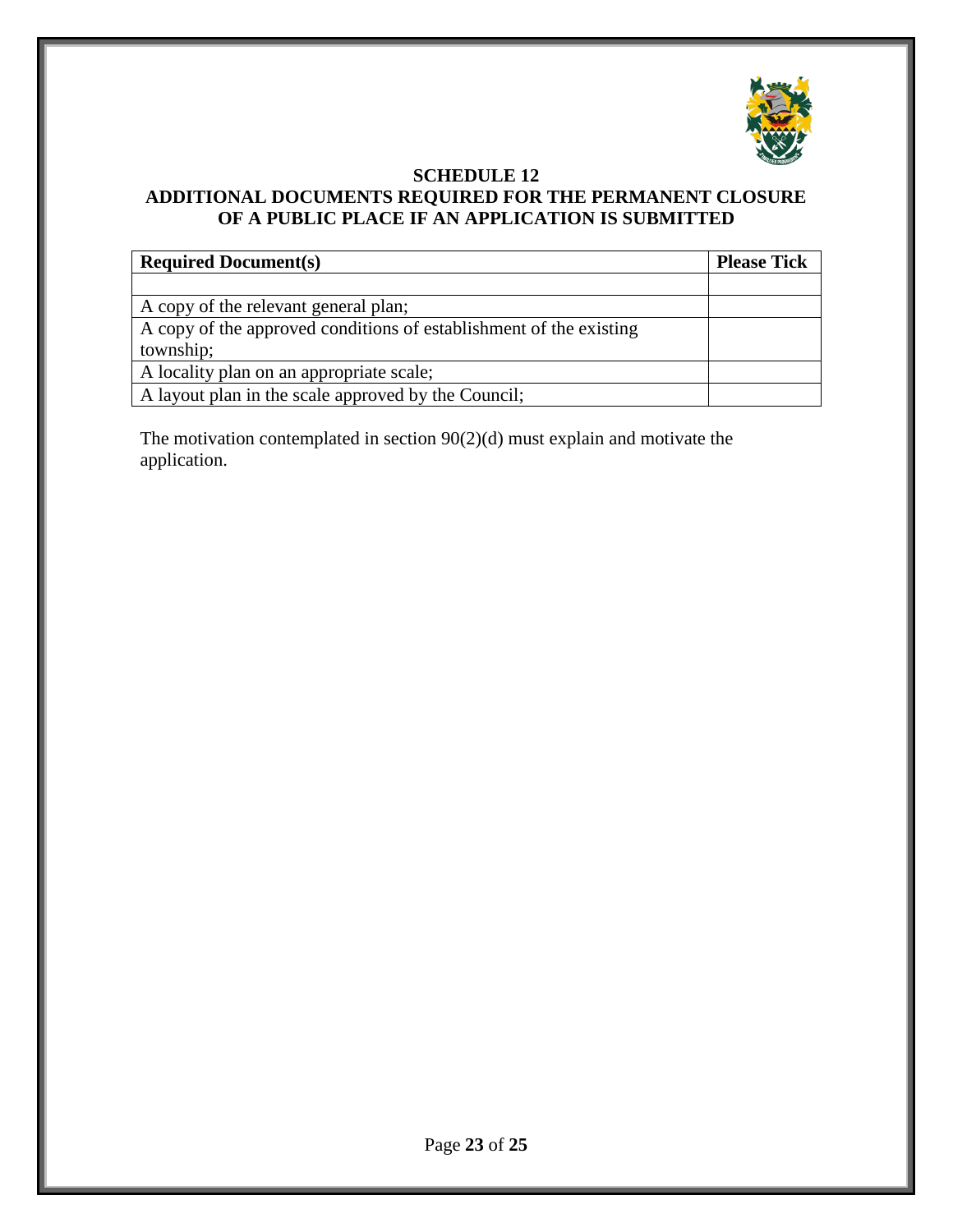

#### **SCHEDULE 13**

#### **ADDITIONAL DOCUMENTS REQUIRED FOR AN APPLICATION FOR CONSENT OR APPROVAL REQUIRED IN TERMS OF A CONDITION OF TITLE, A CONDITION OF ESTABLISHMENT OF A TOWNSHIP OR CONDITION OF AN EXISTING SCHEME OR LAND USE SCHEME.**

| <b>Required Document(s)</b>                                               | <b>Please Tick</b> |
|---------------------------------------------------------------------------|--------------------|
|                                                                           |                    |
| A certified copy of the title deed of relevant land;                      |                    |
| A copy of the diagram of every application property or, where such        |                    |
| diagram is not available, a plot diagram to every piece of land being the |                    |
| subject of the application;                                               |                    |
| A locality plan on an appropriate scale;                                  |                    |
| A description of all existing and proposed servitudes and/or services on  |                    |
| the applicable land;                                                      |                    |
| The copy of the land use rights certificate on the applicable land;       |                    |
| If the land is encumbered by a bond, the consent of the bondholder;       |                    |
| A zoning plan or land use rights plan; and                                |                    |
| A land use plan.                                                          |                    |

The motivation contemplated in section 90(2)(d) must make specific reference to the zoning and other regulations in terms of the land use scheme.